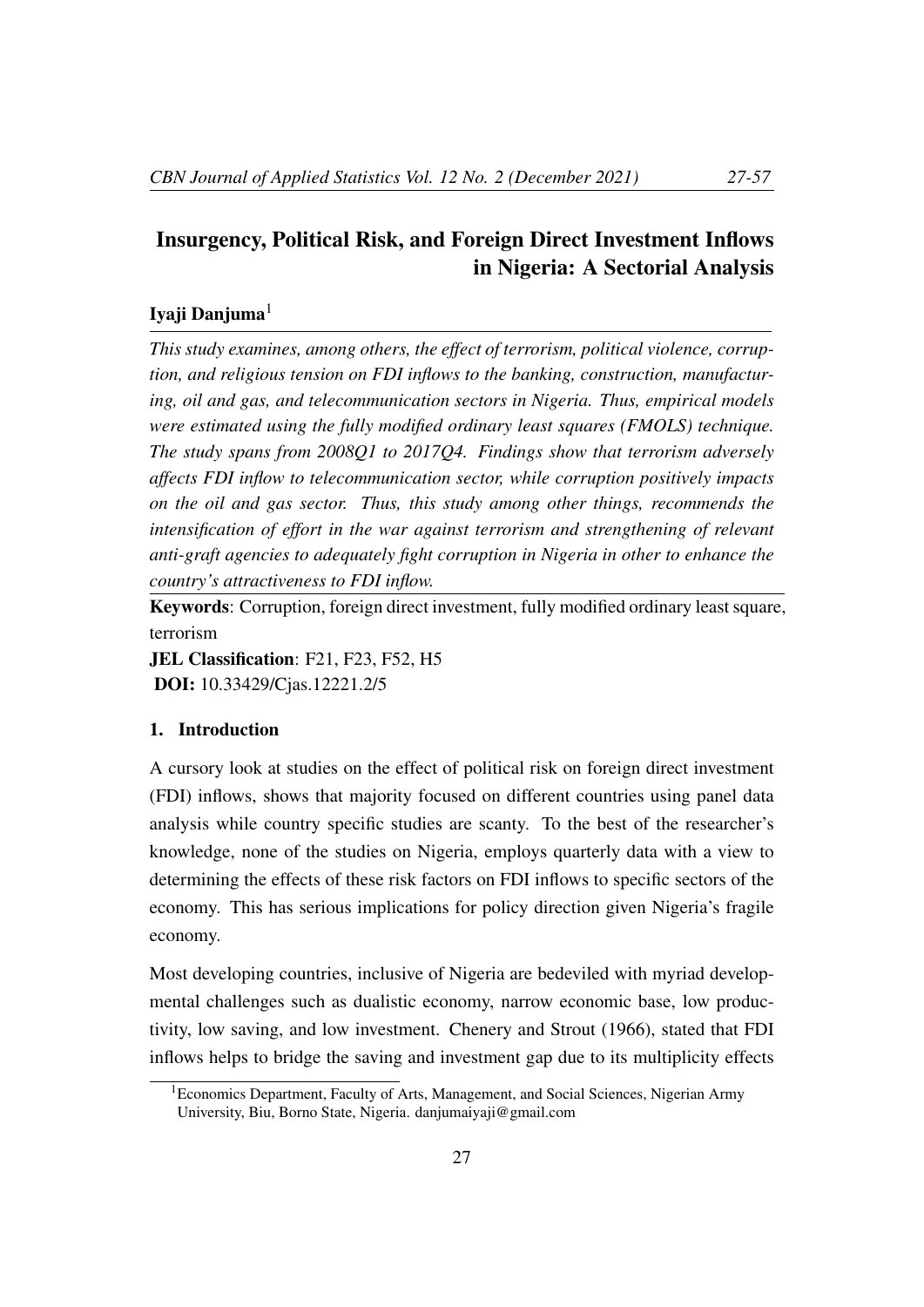on the economy such as its impact on employment, technological progress, productivity, and economic growth. It plays the critical role of filling foreign exchange, investment, and tax revenue gaps in developing countries (Anyanwu, 2012). FDI is an investment involving a long-term relationship with a lasting interest and control by foreign investors in an enterprise resident in a country (Krugman, *et al.,* 2012). In most cases, Greenfield and Brownfield FDIs are likely to be more stable and resilient to changes in perception of the investors in host countries.

Natural resources, cheap labor, and size of GDP naturally have made Sub-Saharan Africa a potential destination for resource and market seeking FDI. Beside these factors, conventional theoretical and empirical literature hold that insurgent activities and political risk factors are major drivers of FDI inflows in resource-rich economies and are largely perceived to be the major hindrance to FDI inflow in Sub-Sahara Africa (Asiedu, 2002 and 2006).

The United States Department of Defense (2007, cited in Hellesen, 2008), defines insurgency as a radicalized movement that has the aim of bringing down a constituted government through dissident means and armed conflict. Thus, insurgent groups employ unlawful means towards achieving an end, which could be political, religious, social, or even ideological. Their goal is to confront and bring down an existing government for the control of power, an imposition of religion, resource control or for power-sharing (Geert *et al*., 2014). Investors always take into consideration the level of shield afforded and deterring factors in the host country. This is the position of the Halo Effect theory of FDI inflows. The increasing exposure of multinational corporations to insurgent activities in host countries has resulted to the loss of assets, skilled labor and returns on investment and this, therefore, has forced foreign investors to consider issues far beyond their traditional appraisal of economic and financial risk factors and are now concentrating on other risk factors (Kolstad & Tondel, 2002; Busse & Hefeker, 2007).

Political risk was however classified as strikes, terrorism, religious tensions, and ethnic tensions, military in politics, corruption and (civil) war. Collier (2008), stated that, African countries are stock in internal conflict as evidenced by communal, religious, political violence, tribal crises or sectional agitation. These have made the in-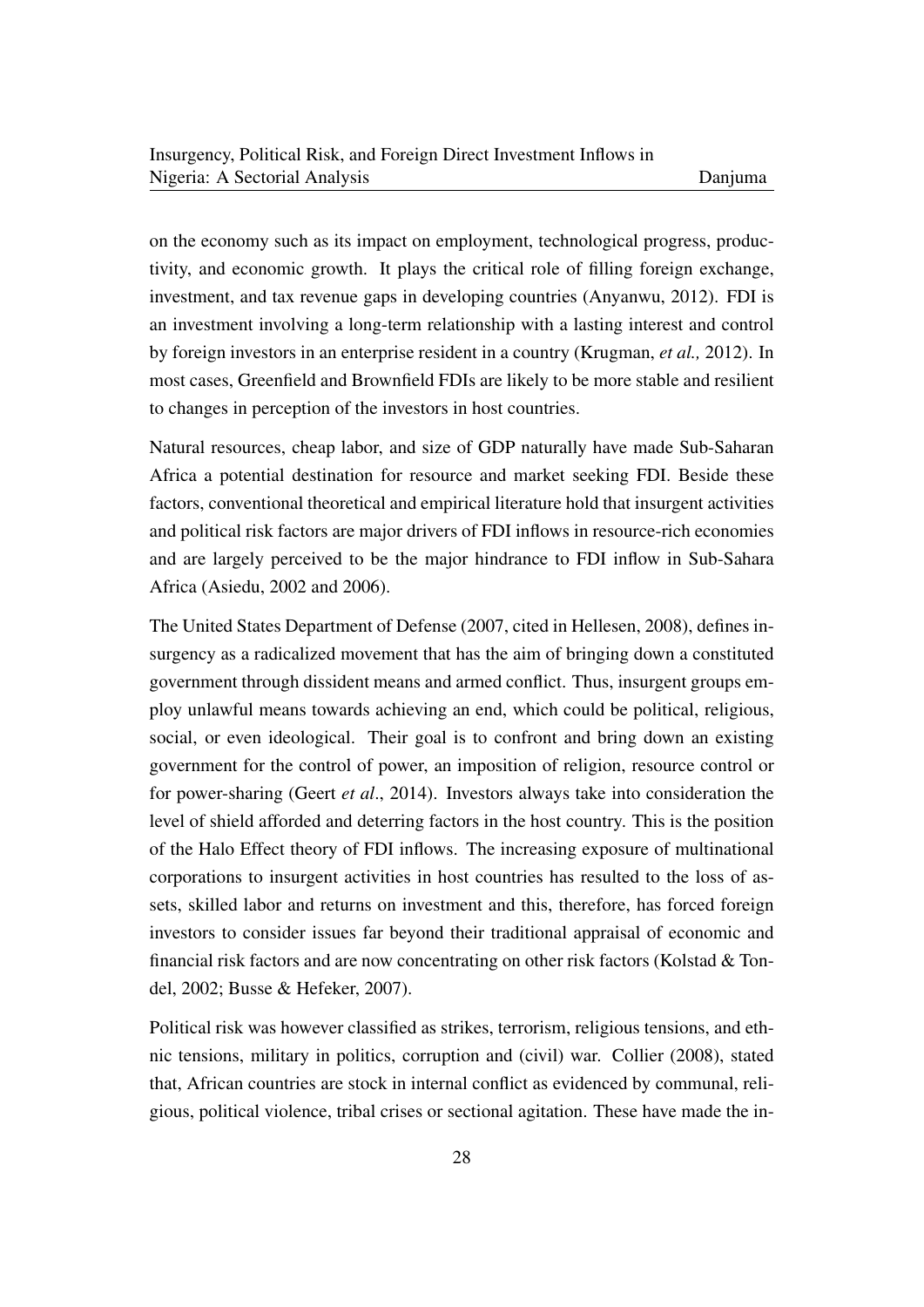vestment climate politically volatile (Collier & Hoeffler, 2002). Nigeria is a resourcerich country and its oil and gas sector has attracted much FDI inflows than other sectors. Other major recipients of FDI inflows in Nigeria include banking, manufacturing, construction, and telecommunication sectors (National Bureau of Statistics [NBS], 2018).

The effect of political risk on FDI inflows remains a serious concern in Nigeria. Despite Nigeria's attractive economy and market size, the country lags in attracting FDI inflows needed for economic growth. This may not be unconnected to the fact that there is high risk of investment and weak investors' confidence owing to these aforementioned factors which are prevalent in the country. The choice of Nigeria as the subject of study is motivated by the reoccurring economic recessions observed in 2016 and 2020, and the security situation.

Thus, the main objective of this study is to evaluate the effect of insurgency and political risk on FDI inflows to selected key sectors of the Nigerian economy. Specifically, the study examined among others, the effects of terrorism, political violence, corruption, and religious tension on FDI inflows to the banking, construction, manufacturing, oil and gas and telecommunication sectors.

The rest of the paper is organized into four sections. Section 2 covers the literature review, while Section 3 focuses on the data and methodology, Section 4 contains results and discussion and Section 5 is the conclusion and recommendations.

# 2. Literature Review

#### 2.1 Theoretical literature

The eclectic theory is concerned about the sharp rise in worldwide foreign direct investment during the 1980s and 1990s which has resulted in rapid increase in studies on the drivers of FDI. These studies have presented a variety of theoretical models and frameworks which attempt to explain FDI and the location decisions of multinational corporations. The widely known and cited framework in this regard was the OLI-framework as developed by (Dunning, 1980). In this framework, multinational corporations engage in foreign direct investment based on three advantages: Ownership advantages, Location advantages, and Internalization advantages (OLI). Lo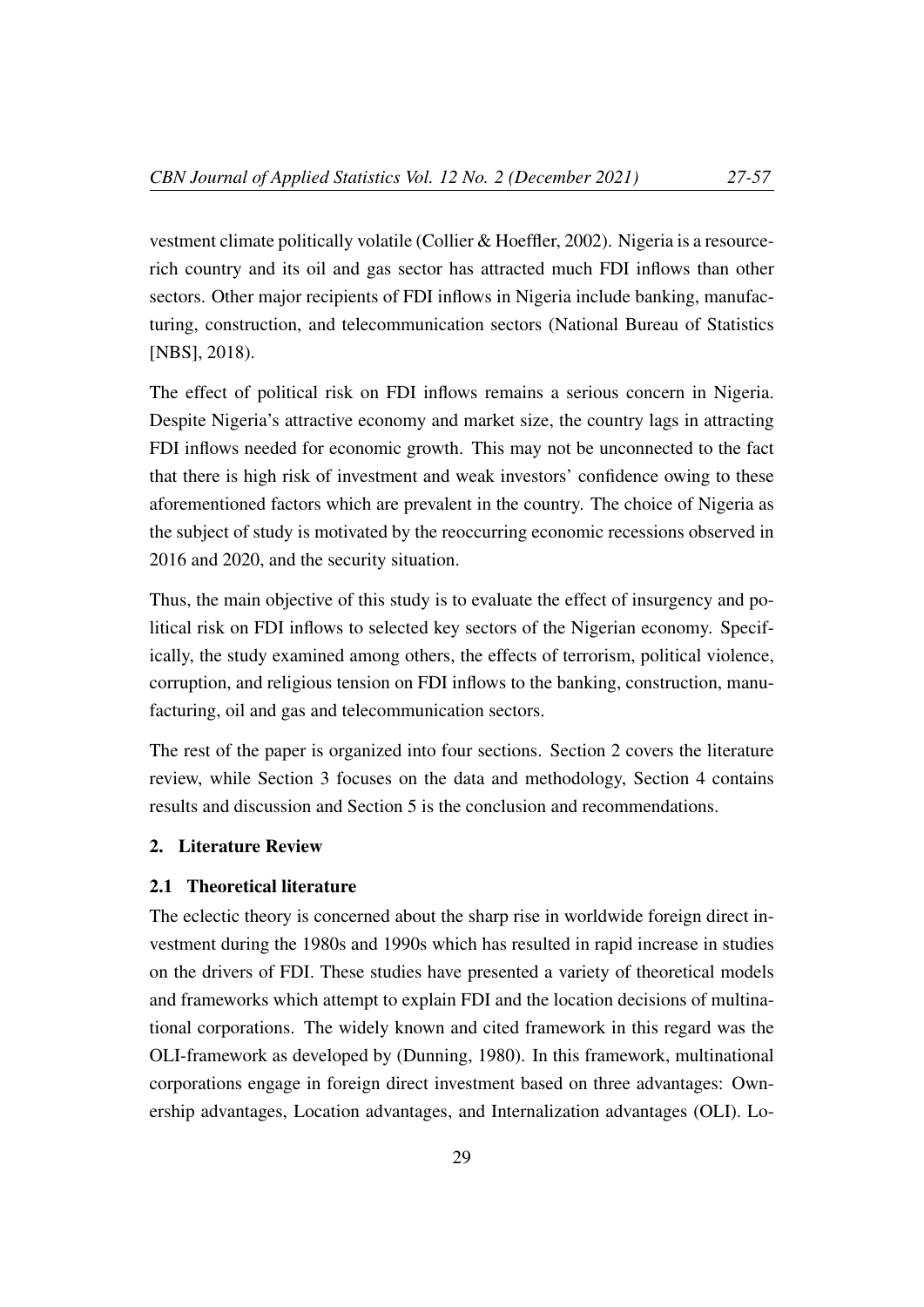cation advantages relate to the country-specific advantages that the firm gains when investing abroad. Internalization advantages relate to the production kind of activities undertaken by the firm itself rather than licensing them to another party. Ownership advantages may include firm's superiority over its competitors in terms of marketing practices or on the technological front (Alam & Shah, 2013).

Krugman, *et al.* (2012) further explained that multinational corporations operating in a foreign country incur many costs including failure of knowledge about local market conditions, cultural, legal and other costs. Thus, foreign firms should have some advantages that can offset these costs. Ownership advantage is a firm-specific advantage as earlier stated, that gives power to firms over their competitors. Among other things are advantage in technology, management techniques, easy access to finance, economies of scale and capacity to coordinate activities. Location advantages are country-specific advantages.

For foreign investors to fully reap the benefit of firm-specific advantages, they usually consider the location advantages of the host country. This includes accessibility and low cost of natural resource and distance, adequate infrastructure, political atmosphere, macroeconomic conditions, and financial position of the host country which are components of country risk. Consequently, the location advantage of the host country is one essential factor that determines the foreign investors' decision. Internalization is multinational corporations' ability to internalize some activities that protect their exclusive right to tangible and intangible assets and defend their competitive advantage from rival firms. All these three conditions must be met before transnational companies open a subsidiary in a foreign country (Oluchukwu, 2013).

# 2.2 Empirical Literature

Meyer and Habanabakize (2018) examined the relationship between FDI inflows, political risk and economic growth in South Africa during the period 1995 to 2016 using ARDL (bounds test) approach to cointegration and error correction model. The study found that FDI inflows and political risk affect economic growth in the shortand long- run. While political risk deters inward FDI inflows, economic growth enhances the attractiveness of the economy to FDI. The study further applied Granger causality analysis to investigate the relationship between the variables. The causality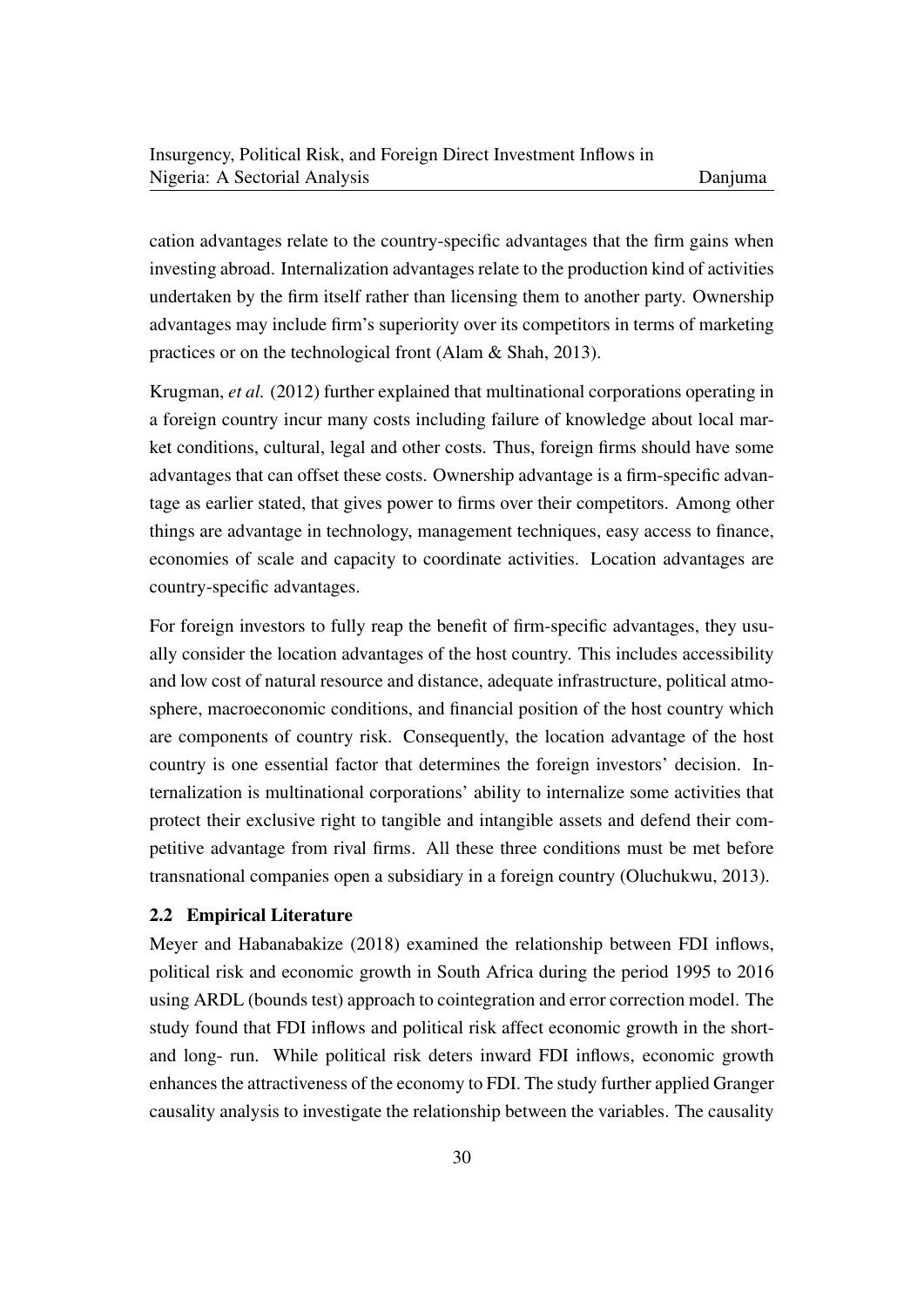test results indicated bidirectional causality between FDI and economic growth, and unidirectional causality between political risk and FDI, with causation running from political risk to FDI.

The empirical evaluation of the effect of political risk on foreign direct investment inflows in developed and developing economies were carried out using different methodologies and data set by various authors such as: Xingwan and Kyeonighi (2015), Nasreen and Anwar (2014), Seyedaskhan and Mahya (2014), and Krishna (2012). They all acknowledged in their separate studies that political risk is an important consideration for foreign investors even in industrialized markets when we control for other economic factors; political risk is a significant determinant of FDI inflows in both industrialized and developing nations; not all political risk components affect the inflows of FDI in the same fashion in industrialized and developing countries. The findings show that host economies with good democratic accountability and investment profile can attract significantly more FDI. Therefore, irrespective of the political risk rating, a consistent improvement in composite political risk enhances FDI inflow. In a separate study for Nigeria by Ellis and Chris (2015), among the 12 components of political risk employed, corruption, law and order, democratic accountability, and investment profile were found to have significant influences on FDI inflow to the Nigerian telecommunications sector. Corruption explains nearly two-thirds decline in FDI inflow into telecommunication sector in Nigeria. Thus, corruption featured as one of the major factors that constraints FDI inflows (Osabutey & Okoro, 2015).

In the same vein, Aguiar *et al.* (2012) study for Brazil shows an inverse relationship between political risk and FDI inflows, implying that lower political risk is associated with higher level of participation of multinational corporations in the country. Specifically, it was found that the effectiveness of national government is a key driver of the negative relationship between political risk and FDI inflows. When Busse and Hefeker (2005) employed two different panel data econometric techniques, it was established that political risk variables such as corruption, democratic accountability, and socio-economic conditions are statistically significant. In addition to those three mentioned indicators, they also find that the investment profile, internal and exter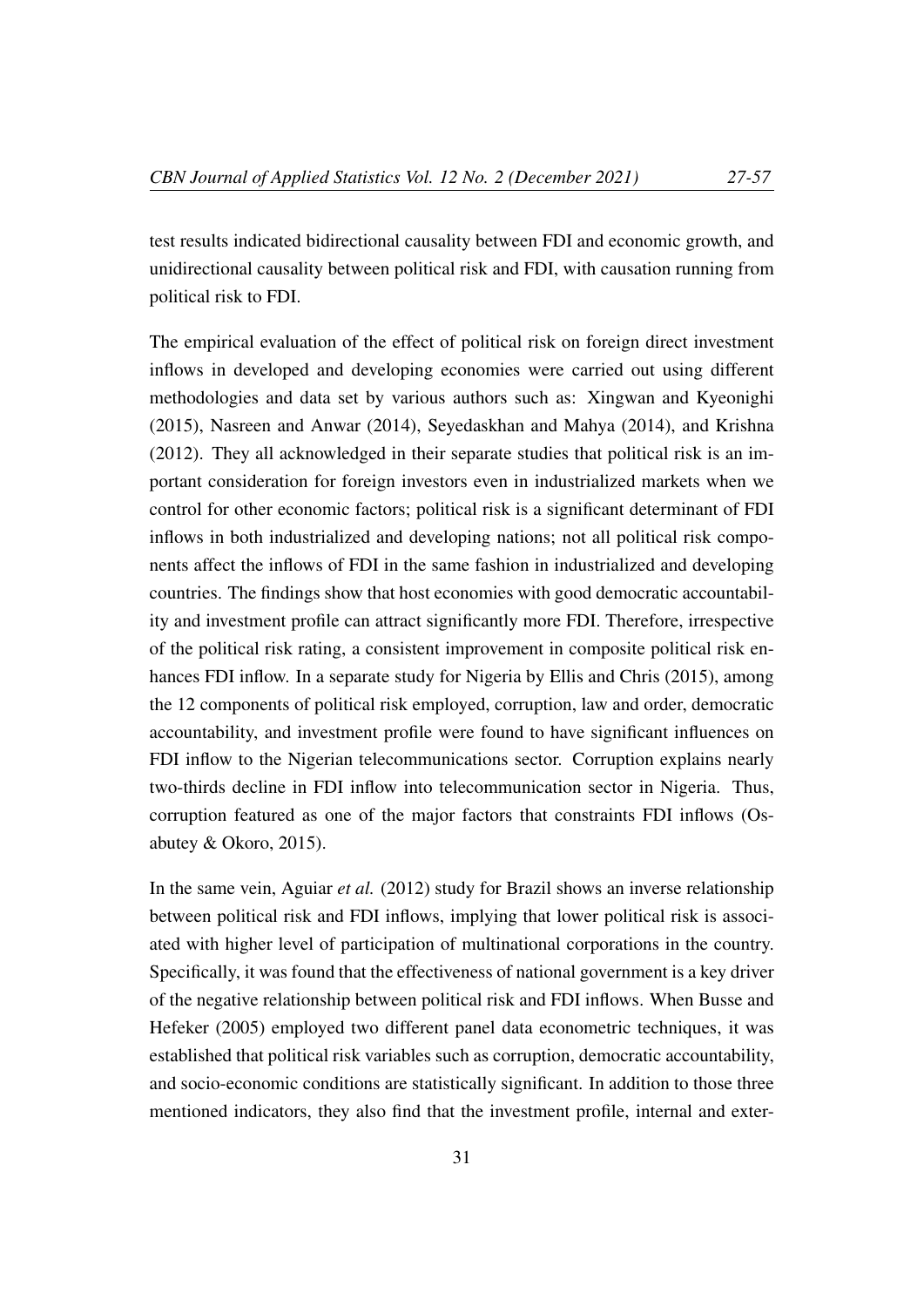nal conflict, ethnic and religious tensions are important determinants of FDI inflows. Across different econometric models, the relative magnitude of the coefficients of religious tension, internal conflict, and ethnic tension are the largest indication that changes in these variables of political risk and institutions are highly relevant for investment decisions of multinationals.

From country-specific study for Pakistan by Alam and Mingque (2018), and Alam, *et al.* (2017), using separate methodologies, their findings revealed that, terrorism negatively and significantly impact FDI inflows in both the short and long run. In addition, Haider and Anwar (2014), Zulfiqar *et al.* (2014), and Ullah and Rahman (2014) also found out that there is an inverse relationship between terrorism and FDI inflows in Pakistan. Increase in the number of terrorist attacks was found to be associated with decrease in FDI that flowed into the country. However, a disaggregated analysis showed that terrorism has dissimilar effect on FDI inflows to various sectors. While the effect is negative and significant on communications, construction, chemicals, personal services and financial business sectors, its effect in oil and gas, trade, power, petroleum refining and trade sectors are also negative but statistically not significant.

The effect of terrorism on FDI was found to be larger than its effect on tourism (Maja, *et al.,* 2019). A different study by Radi (2018) using dynamic panel data model, found no significant effect of terrorism on FDI in tourism in both the short and long run. The study however found that international tourists' arrival and ease of doing business positively and significantly affect inflow of FDI in the tourism sector. The study by Bezic<sup> $et$ </sup> *et al.* (2016) employed similar dynamic panel data model revealed that terrorist activities adversely affected inflow of FDI to the country. This implies that terrorism reduces investors' confidence in an economy because of insecurity. Similarly, Macroeconomic factors namely GDP per capita (a measure of market size) and capital account openness were found to positively and significantly affect FDI inflows. Thus, expansion of market size, and liberalisation of capital accounts enhance the attractiveness of a country to FDI.

In different geographical economy, a country-specific studies in Sub-Saharan Africa, conducted for Kenya by Kinyanjui (2014), discovered that terrorism negatively af-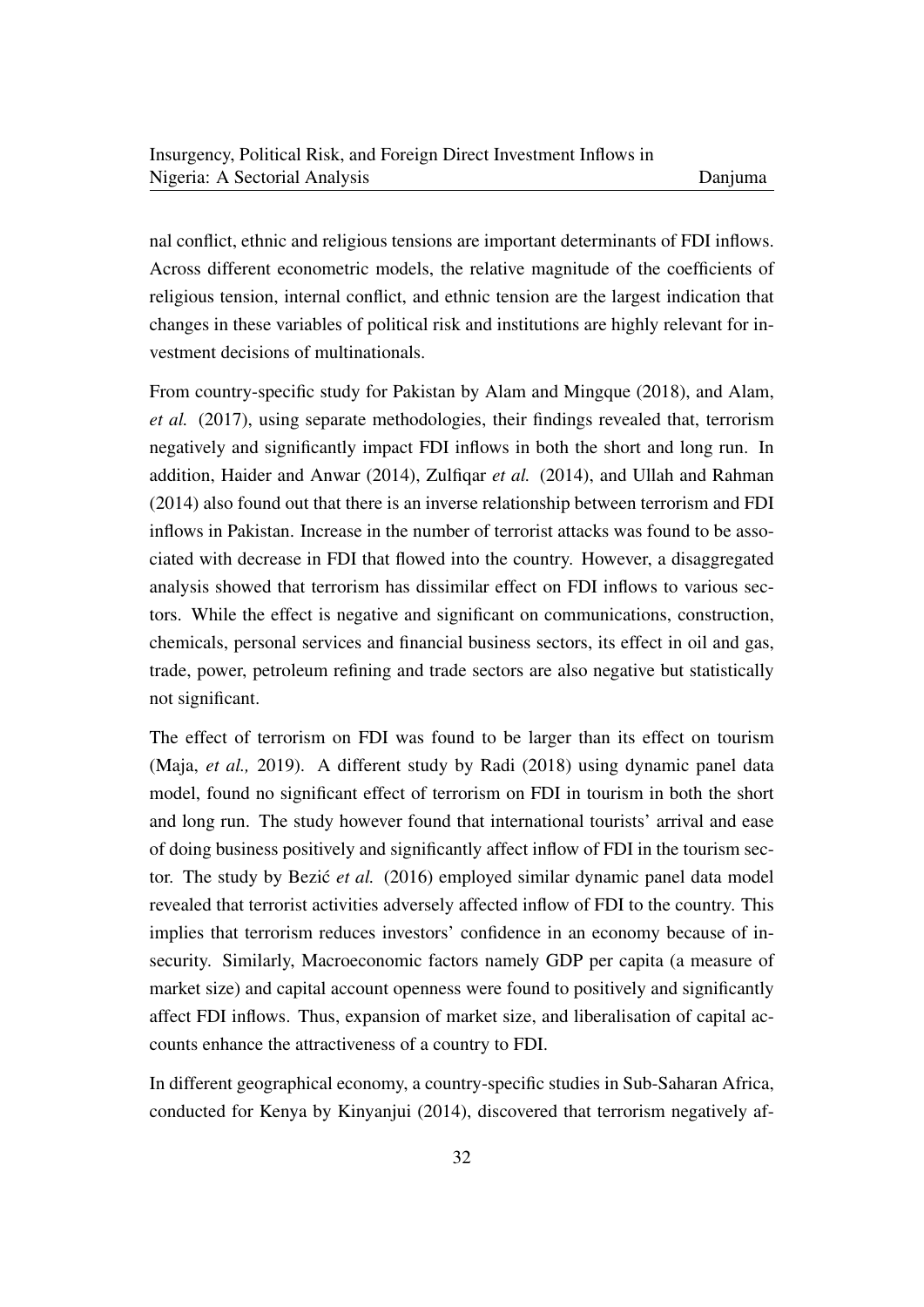fected FDI inflows in the country. Beatrice (2015), in a similar manner investigated Boko-Haram insurgency (terrorism) and its impact on the development of Nigeria and found that the Boko-Haram insurgency has posed serious limitations on development process of Nigeria due to destruction of lives and properties, destruction of schools which have led to the closure of so many schools in the North-East geopolitical zone, disruption of businesses, reduction in government revenue, fear of foreign investors to live and do business in Nigeria, political instability, among others.

Kasasbeh *et al.* (2018), investigated the relationship between corruption and FDI inflows in Jordan and the analysis revealed negative and significant effect of corruption on FDI inflows. The adverse effect of corruption on inward FDI is however found to be moderated by good governance and quality institutions. In a similar manner, Mosikari *et al.* (2018), used panel data model and examined the effect of corruption on inflow of FDI from other African countries, the results indicated that negative relationship exists between corruption and FDI inflows from other African countries to South Africa. In addition, Epaphra and Massawe (2017) investigated the effect of corruption on FDI inflows to five East African countries and two measures of corruption: corruption perception index and the control of corruption were employed. The study found that corruption serves as a hindrance to the flow of FDI into the countries. The study however found that quality institutions and market size are more important factors for attracting FDI.

In a similar way, a panel data model by Canare (2017) for 46 Asia Pacific countries revealed that corruption generally exerts negative impact on FDI inflows. However, the effect of corruption on FDI inflows to low and middle-income countries is statistically not significant. The study further found that inflation and exchange rate negatively affected FDI inflows. Economic growth was also found to positively affect inward FDI in the region. In the same line of research, Habib and Zurawicki (2002), investigated the impact of host country corruption and the absolute difference between host country corruption and source country corruption levels on FDI inflows to host country. The empirical evidence indicates that both corruption and corruption differential negatively impact the amount of FDI that flows into a country. This underscores the need for countries to intensify efforts in the fight against cor-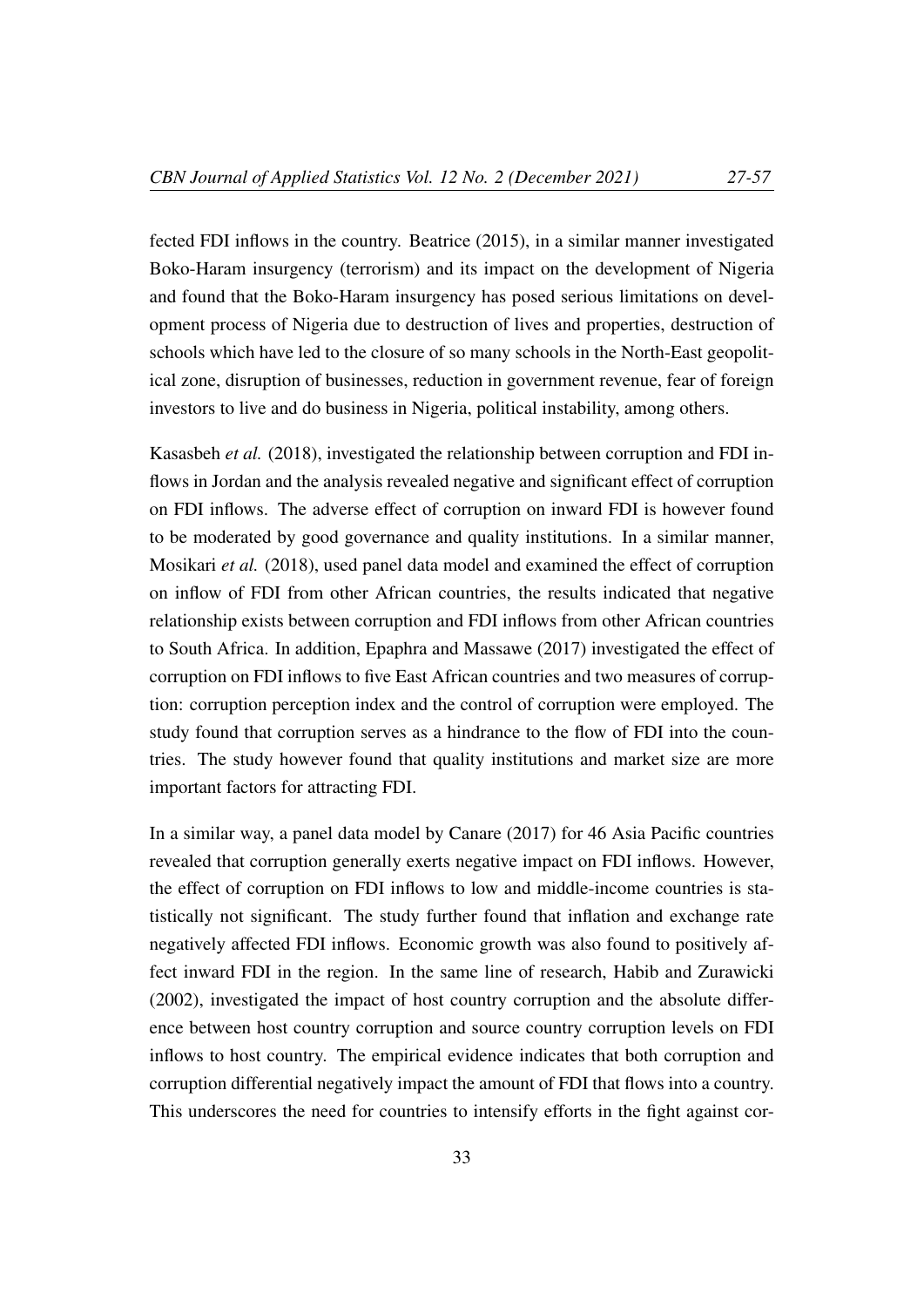#### ruption.

Witte *et al*. (2017) study of the effect of political violence on Greenfield FDI in a sample of 90 developing countries found that political conflict is negatively related to total and non-resource-related Greenfield FDI. The least geographically diversified firms in the non-resource sectors are found to be most affected by conflict. Resourcerelated FDI was however found to be unaffected by political violence. This was attributed to the high profitability of the resource sectors, and geographic constraints on location choice. Contrary to this finding, Li (2006) investigated the effect of political violence on FDI inflows in a sample of 129 countries and empirical evidence indicated that political violence adversely affects inflow of FDI to countries included in the sample.

Large body of studies in literature proxy infrastructural development with different variables, Mojekwu and Ogege (2012) used electric power consumption as a proxy for their study. Krishna (2012) employed kilowatt of electric power consumption as a proxy for infrastructural development which is more appropriate because the data may appear more realistic. The work of Anyanwu (2011) used fixed and mobile subscribers (per 1000 people), while Bernard and Iyaji (2011) used megawatt of electric power generated and Gholami *et al*. (2006), used ICT data.

Furthermore, Fitriandi *et al.* (2014) empirically examined the relationship between infrastructural development and FDI inflows at the province level in Indonesia by using panel data of 30 provinces. As a proxy for infrastructural development, their study uses four measures of hard infrastructure: electricity distribution, road length, water capacity, and water distribution. Their results show that infrastructural development would promote FDI inflows. Moreover, using government expenditure as a proxy for infrastructure has an issue, as large size of government expenditure causes FDI inflows to decline due to the crowd-out effect. Moreover, Abubakar *et al.* (2012), examined the role of infrastructure in influencing FDI inflows to Malaysia. The study proxied infrastructure with real government expenditure per real GDP and the result shows a strong positive correlation between infrastructure and FDI. This method of measuring infrastructure may not be better measurement for Nigeria because of corruption that have pervaded government expenditure and has become a major obstacle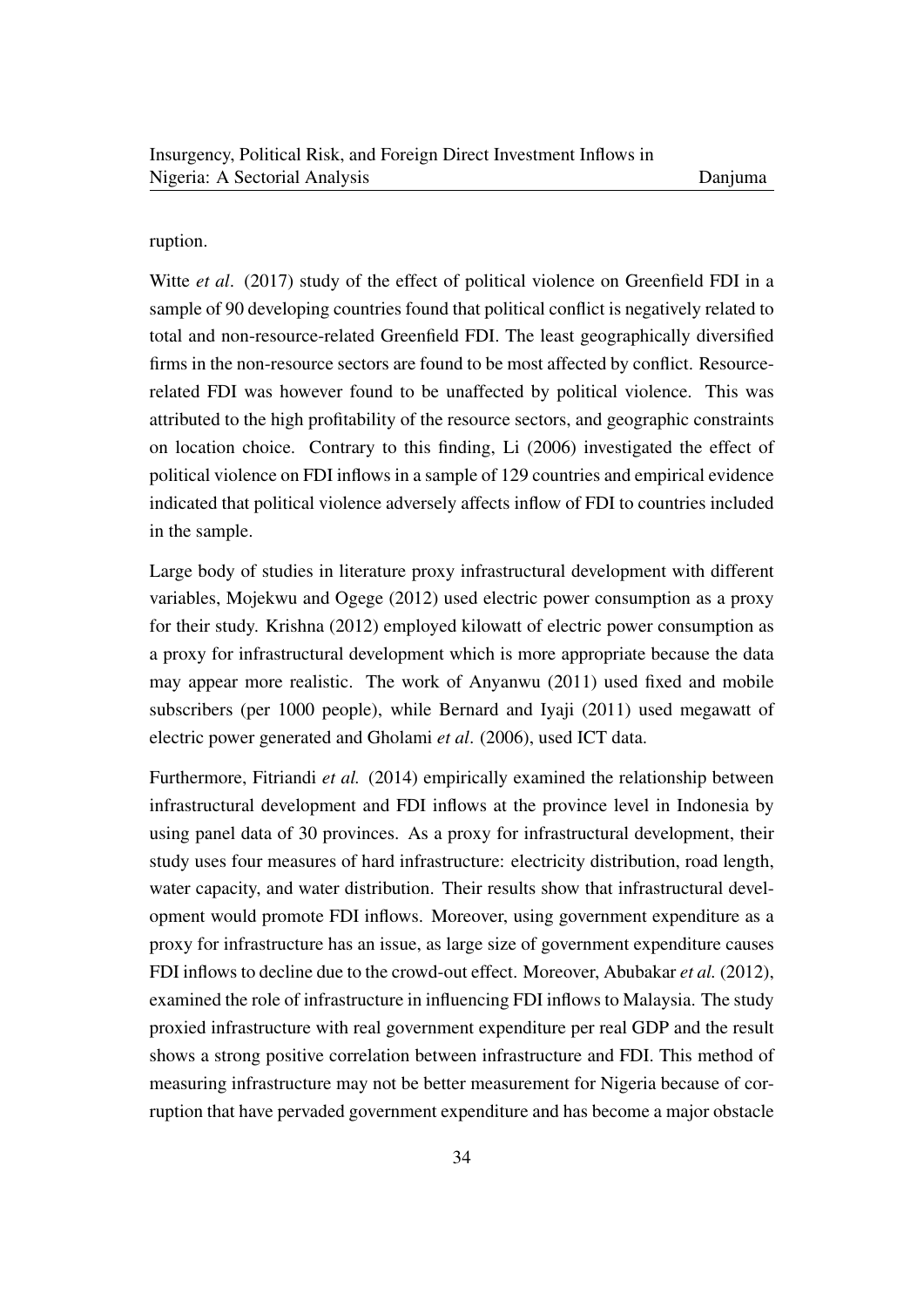in translating expenditure of government into real physical infrastructure in the country.

Hakro and Ghumro (2011), investigated the determinants of FDI flows in the dynamic econometric model of Pakistan economy. The study found that cost-related, macroeconomic factors and cumulative risk index variables are the major determinants of FDI inflows in the short-run analysis, while openness appeared as leading determinant of FDI in the long run dynamics. Evidence from their findings showed that variables that exhibit short-run dynamics also exhibit long-run dynamics.

# 3. Data and Methodology

# 3.1 Data and Data Sources

| <b>CBN</b> Statistical Bulletin  |  |  |
|----------------------------------|--|--|
| $(2018)$ . $(\text{cbn.gov.ng})$ |  |  |
|                                  |  |  |
| <b>CBN</b> Statistical Bulletin  |  |  |
| $(2018)$ . (cbn.gov.ng)          |  |  |
| CBN Statistical Bulletin         |  |  |
| $(2018)$ . (cbn.gov.ng)          |  |  |
|                                  |  |  |
|                                  |  |  |
|                                  |  |  |
| Nigeria Electricity Regula-      |  |  |
| tory Commission (NERC)           |  |  |
|                                  |  |  |
|                                  |  |  |
| National Bureau of Statis-       |  |  |
| tics data base (2018).           |  |  |
| nigerianstat.gov.ng              |  |  |
|                                  |  |  |
|                                  |  |  |
|                                  |  |  |
| for Economics                    |  |  |
| and Peace Global Terror-         |  |  |
| ism Index database 2018.         |  |  |
| economicsandpeace.org            |  |  |
| database, 2018                   |  |  |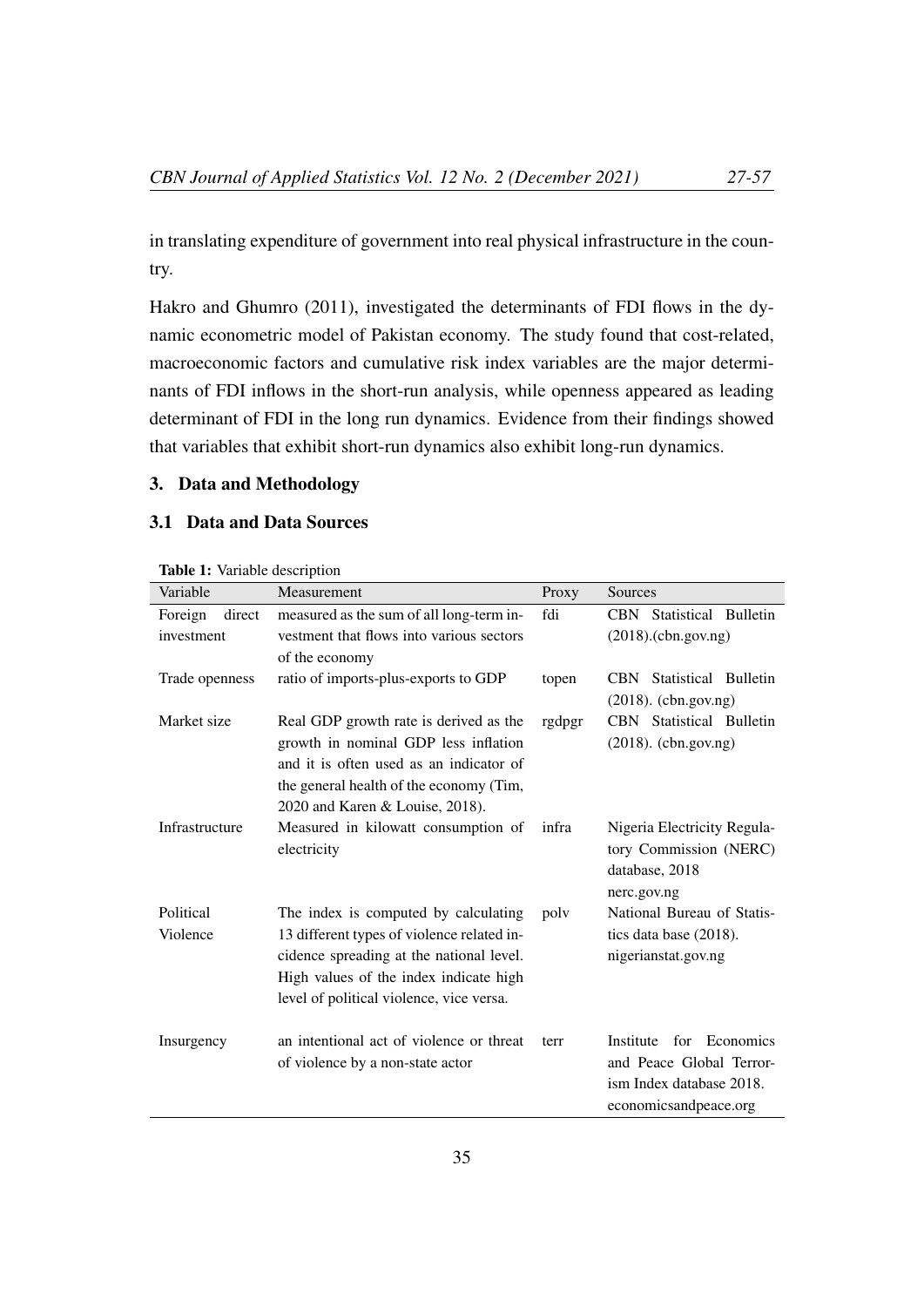| <b>Variable</b> | <b>Measurement</b>                       | <b>Proxy</b> | <b>Sources</b>                    |
|-----------------|------------------------------------------|--------------|-----------------------------------|
| Corruption      | Measured as incidence of corruption      | corr         | Institute for Economics           |
|                 | cases in court awaiting judgment; con-   |              | and Peace database (2018).        |
|                 | trol of corruption drive; and factional- |              | prsgroup.com                      |
|                 | ized elites.                             |              |                                   |
| Religious       | Domination of society and/or gover-      | relt         | Risk<br>Political<br>Service      |
| <b>Tensions</b> | nance by a single religious group $-$ or |              | database 2018 under the           |
|                 | a desire to dominate $-$ in a way that   |              | <b>International Country Risk</b> |
|                 | change civil law by religious law, ex-   |              | Guide. prsgroup.com               |
|                 | cludes other religions from the polit-   |              |                                   |
|                 | ical/social processes, suppresses reli-  |              |                                   |
|                 | gious freedom or expressions of reli-    |              |                                   |
|                 | gious identity.                          |              |                                   |

Table 1: Variable description contd.

#### 3.2 Theoretical Framework

This study adopts and builds on the theoretical model developed by Tallman (1988) and Kaufmann and Wei (1999). Tallman relates FDI inflows to the level of development and sociopolitical conditions of a country. The model can be algebraically described with the equation below:

$$
r = h - S(b) \tag{1}
$$

where  $b =$  Amount of bribe a multinational corporation (MNC) pays to a corrupt government officer,  $h =$  Nominal harassment that the corrupt government officer imposes on MNC, *r* = Real effect of harassment or bureaucracy MNC faces after paying bribes. Equation 1 is a narrow version of "Efficient Grease Hypothesis" i.e. more bribe less real harassment, but the MNC objective is to maximize profit  $(\pi_a)$  after paying the bribe.

Given the after-bribe profit function as:

$$
\pi_a = g(r)\pi - b \tag{2}
$$

where  $\pi$  = Multinational profit before harassment and bribe from a corrupt government officer.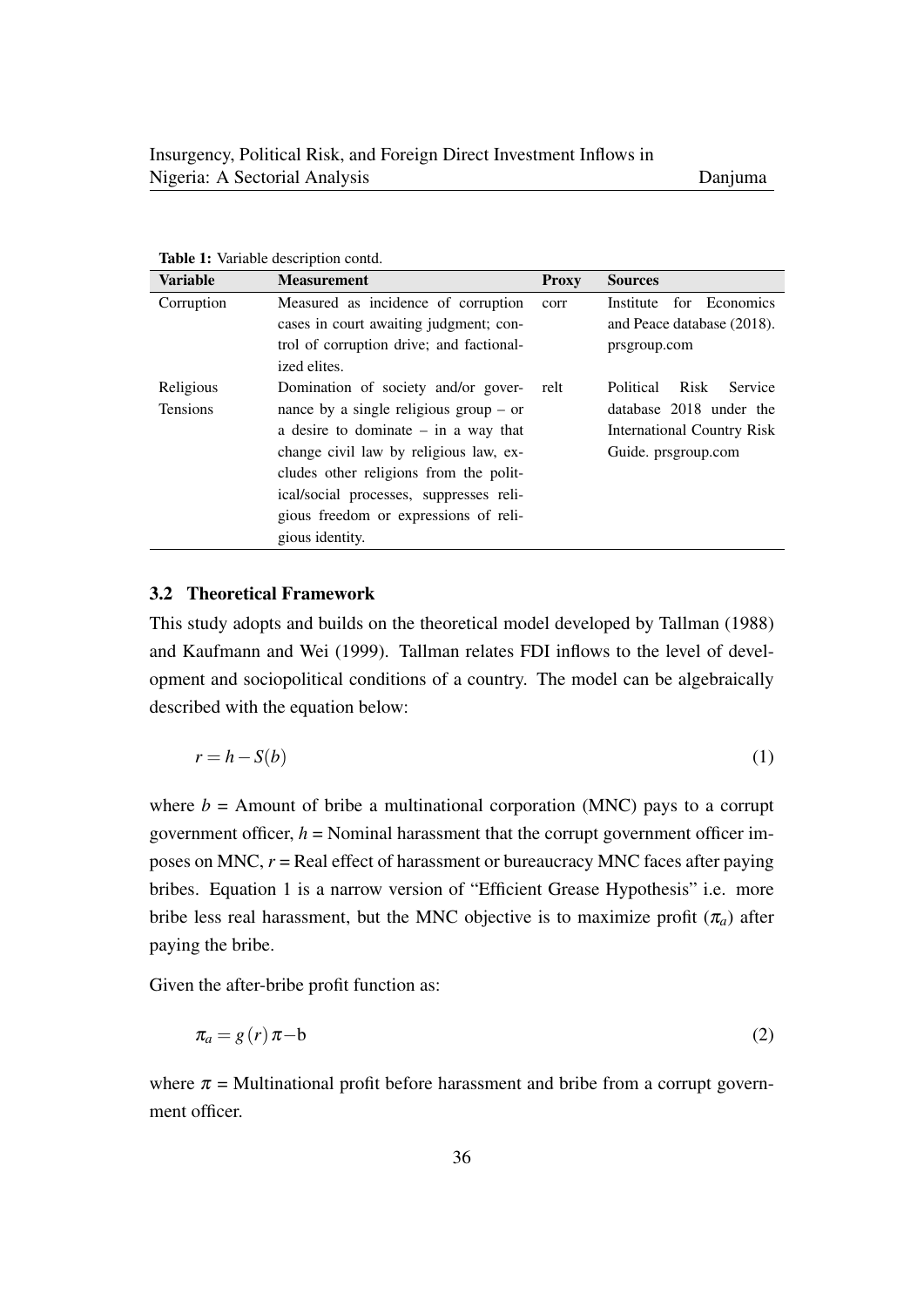The first order condition is as follow:  $\frac{\partial \pi_a}{\partial b} = \frac{\partial g}{\partial r}$ ∂ *r* ∂ *r*  $\frac{\partial r}{\partial b}\pi - 1 = 0$ 

$$
g_r\{-S_b\}\pi - 1 = 0 \Longrightarrow -[g_r\{S_b\}\pi] = 1
$$
\n(3)

The second order condition gives a negative value as shown in equation 4, so the maximization condition is satisfied. Meaning that, the more bribe MNC pays to corrupt government officer, the less profit it realises after the bribe.

$$
-g_r(h,b)\{S_b\}\pi = 1 \Longrightarrow -[g_r(h,b)\{S_b\}] - \frac{1}{p} = 0
$$
  

$$
\frac{\partial^2 \pi_a}{\partial b^2} = -[g_{rr}\{-S_b^2\} + g_r(h,b)\{S_{bb}\}] < 0
$$
 (4)

Let assume bribe function as:  $b = B(h)$ . Then the total differential in equation 5 is positive. Meaning more real harassment by corrupt government officer will generate higher bribe from MNC.

$$
\frac{\partial b}{\partial h} = \frac{-\left[\frac{\partial g_r}{\partial r}\frac{\partial r}{\partial h}S_b + g_r \cdot 0\right]}{-\left[\frac{\partial g_r}{\partial r}\frac{\partial r}{\partial b}S_b + g_r \cdot S_{bb}\right]} = \frac{\partial b}{\partial h} = \frac{g_{rr} \cdot S_b}{g_{rr} \cdot S_b^2 - g_r \cdot S_{bb}} > 0
$$
(5)

Hence, there is a maximum amount of harassment the MNC is willing to tolerate. To model the actual bribe that the MNC is willing to pay:

Let  $h^*$  = Maximum harassment the MNC would tolerate.

Thus,  $h^*$  is the point where MNC is indifferent between paying bribes or backing off from their investment opportunity.

 $h^*$  = also the optimal nominal harassment from the officer's perspective.

Given the maximum bribe function as

$$
b = \min\{B(h^*), B(h)\}\tag{6}
$$

At this optimal point, more bribes generate more harassment and MNC profit after bribe will tend towards negative. This is contrary to "Efficient Grease Hypothesis".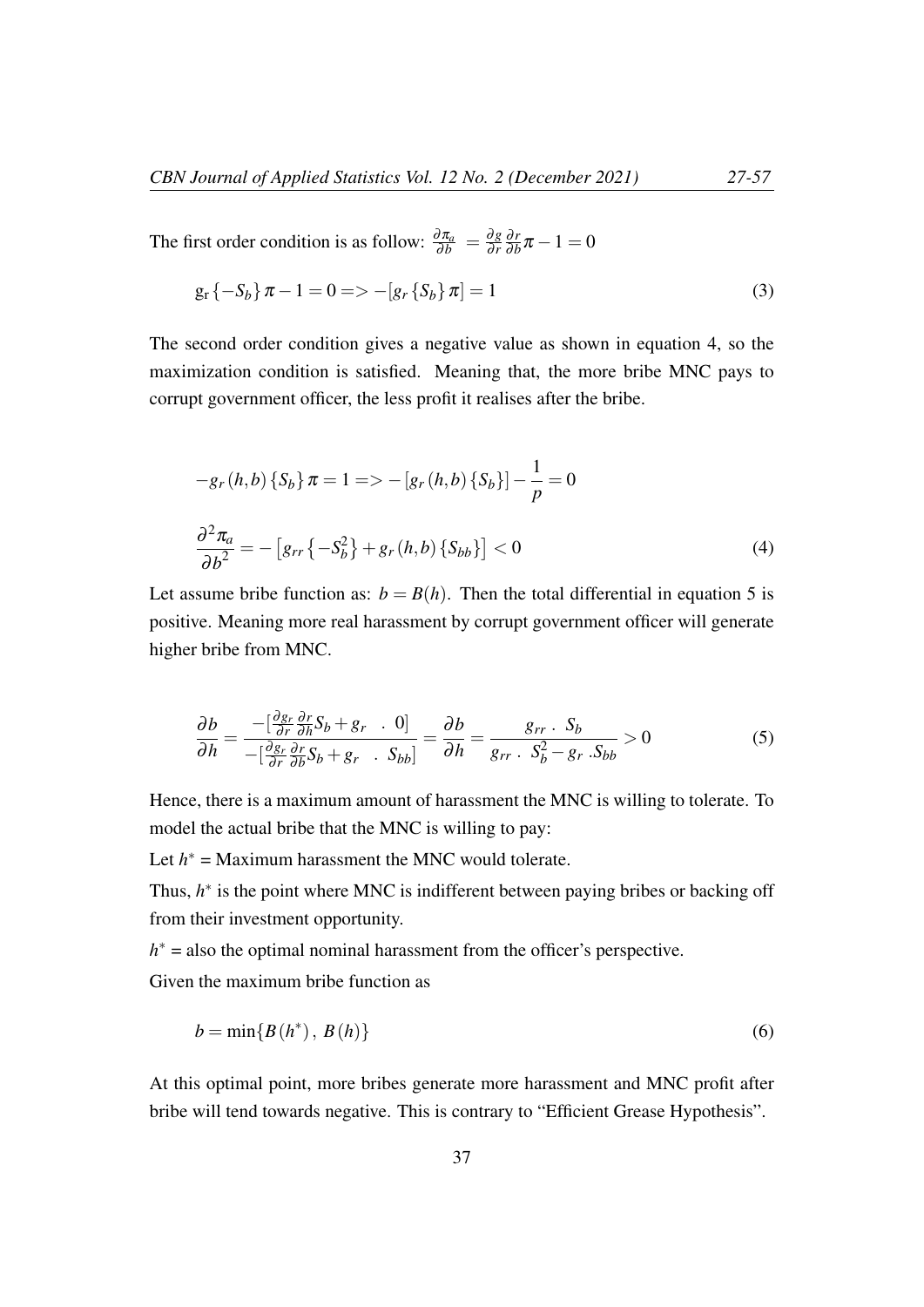Therefore, FDI profit function after real harassment is given as;

$$
FDI = f\{\pi_a(b)\}\tag{7}
$$

The relationship between FDI and corruption, which is measured by bribes, can be solved out using the chain rule as follows:

$$
\frac{\partial FDI}{\partial b} = \frac{\partial FDI}{\partial \pi_a} \frac{\partial \pi_a}{\partial b} \tag{8}
$$

For the "Grabbing Hand Hypothesis", bribes reduce after-harassment profit. As profit decreases, there will be less incentive for the multinational firm to undertake FDI, thus the amount of FDI will decrease. In consequence,  $\frac{\partial \pi_a}{\partial b}$  < 0, and since the multinational firm's desire to undertake FDI is positively correlated with after-bribe profit, then  $\frac{\partial FDI}{\partial \pi_a} > 0$ . Consequently, for the "Grabbing Hand Hypothesis",  $\frac{\partial FDI}{\partial b} < 0$  or it is expected that the more bribes that the multinational firm has to pay to the corrupt government officer or the higher the level of corruption in a country, the lower FDI inflows.

#### 3.3 Model Specification

Feath (2009), opined that there is not one single theory of FDI, but a variety of theoretical models attempting to explain FDI and the location decision of multinational firms. Thus, FDI is explained more broadly by a combination of factors from a variety of theoretical models such as ownership advantages or agglomeration economics, market size and characteristics, cost factors, transport costs, protection, political risk factors and policy variables.

However, this study adopts and builds on the theoretical model developed by Tallman (1988), which relates FDI inflows to the level of development and sociopolitical conditions of a country and his theoretical model was derived from Dunning's eclectic theory. According to the model, higher level of development and low level of corruption (characteristics of location advantage), attracts more FDI into a country but "increased conflict at home results in a national environment which threatens private investment and produces an increase in outward manufacturing direct investment" (Tallman, 1988). Kaufmann and Wei (1999), shed some light on this theoretical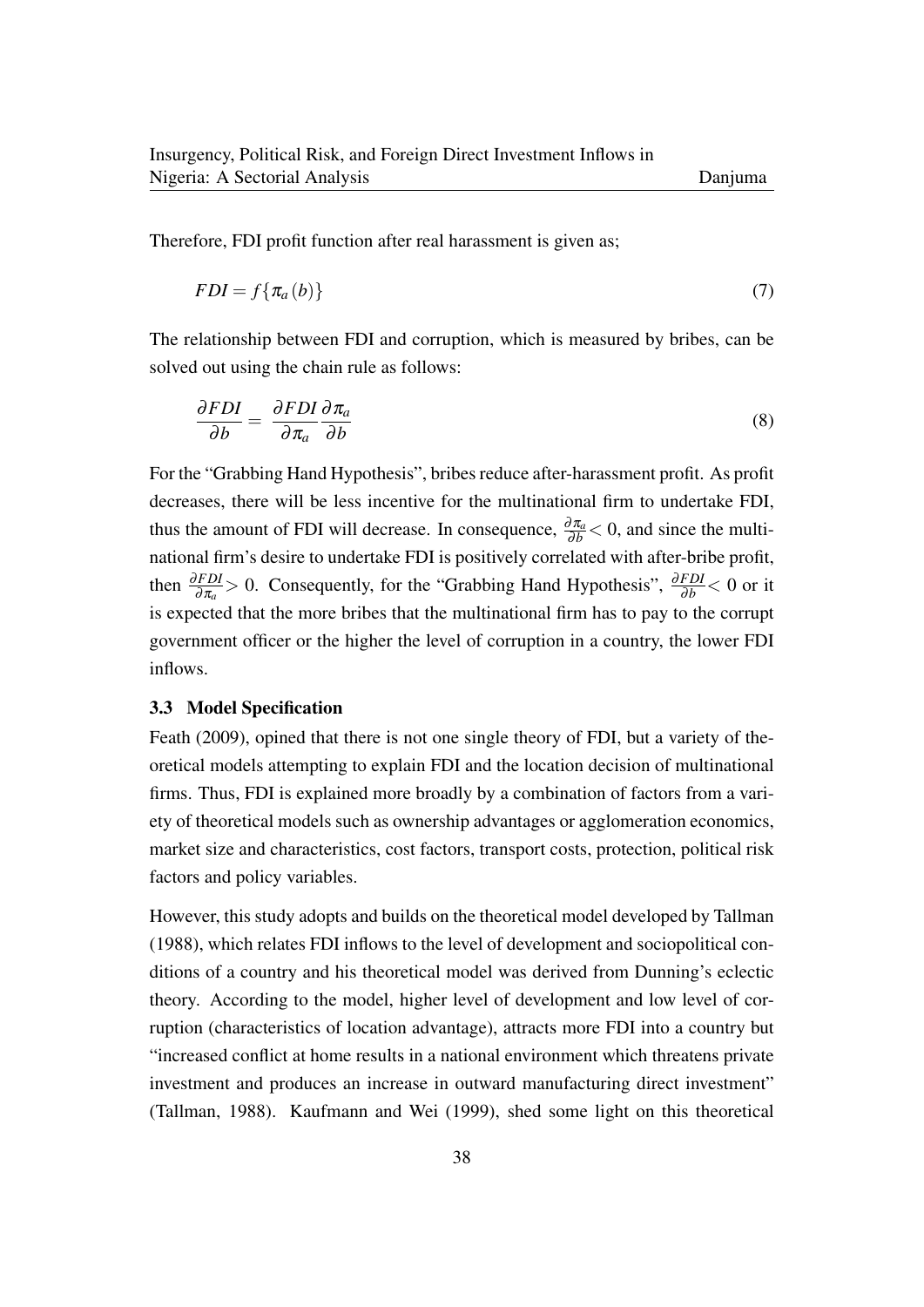model and showed the effect of corruption in connection to profit gained from FDI. Corruption in the form of bribery may lower bureaucracy under the "Efficient Grease Hypothesis.

With reference to Luisa and Michael (2015), a model is specified to determine the effect of political violence, terrorism, corruption, and religious tension and other FDI specific determinants such as infrastructure, trade openness and real GDP have on FDI inflows to Nigeria. The model is stated as:

$$
fdi = f (rgdpgr, topen, infra, polv, terr, corr, relt)
$$
\n(9)

where:  $fdi = net FDI$  inflows as a percentage of GDP, rgdpgr = real gross domestic product growth rate, topen = trade openness,  $\text{infra} = \text{infrastructure}$ ,  $\text{poly} = \text{political}$ violence index, terr = terrorism index, corr = control of corruption, relt = religious tension index and  $t = time$ .

The econometric form of the model is stated as:

$$
fdi_t = \beta_0 + \beta_1 ln(rgdpgr)_t + \beta_2 topen_t + \beta_3 infra_t + \beta_4 poly_t + \beta_5 terr_t + \beta_6 corr_t + \beta_7 relt_t + \mu_t \quad (10)
$$

The *a priori* expectations are:  $\beta_1 > 0$ ,  $\beta_2 > 0$ ,  $\beta_3 > 0$ ,  $\beta_4 < 0$ ,  $\beta_5 < 0$ ,  $\beta_6 < 0$ ,  $\beta_7 < 0$ .

From the baseline model (equation 7), specific models are drawn for determinants of FDI inflows to banking, construction, manufacturing, oil and gas, and telecommunication sectors of the Nigerian economy.

## Banking Sector (BS):

$$
BSfdi_t = \Phi_0 + \Phi_1 ln(rgdpgr)_t + \Phi_2 topen_t + \Phi_3 ln(infra)_t + \Phi_4 polv_t + \Phi_5 terr_t + \Phi_6 corr_t + \Phi_7 relt_t + \mu_{1t} \quad (11)
$$

*a priori* expectations:  $\Phi_1 > 0$ ,  $\Phi_2 > 0$ ,  $\Phi_3 > 0$ ,  $\Phi_4 < 0$ ,  $\Phi_5 < 0$ ,  $\Phi_6 < 0$ ,  $\Phi_7 < 0$ .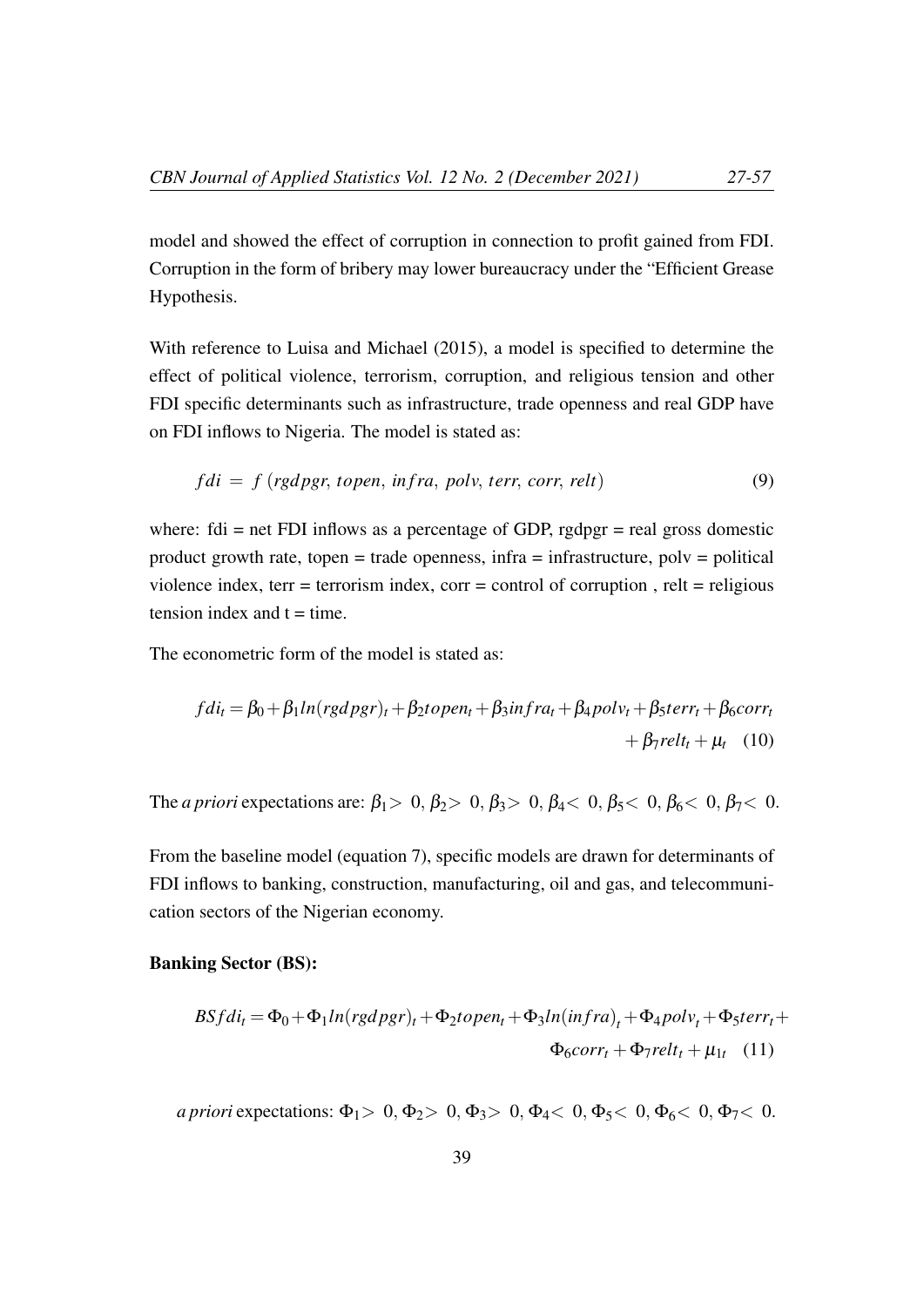#### Construction Sector (CS):

$$
CSfdi_t = \delta_0 + \delta_1 ln(rgdpgr)_t + \delta_2 topen_t + \delta_3 ln(infra)_t + \delta_4 polv_t + \delta_5 terr_t + \delta_6 corr_t + \delta_7 relt_t + \mu_{2t} \quad (12)
$$

*a priori* expectations:  $\delta_1 > 0$ ,  $\delta_2 > 0$ ,  $\delta_3 > 0$ ,  $\delta_4 < 0$ ,  $\delta_5 < 0$ ,  $\delta_6 < 0$ ,  $\delta_7 < 0$ . Manufacturing Sector (MF):

$$
MFfdi_t = \alpha_0 + \alpha_1 ln(rgdpgr)_t + \alpha_2 topen_t + \alpha_3 ln(infra)_t + \alpha_4 polv_t + \alpha_5 terr_t + \alpha_6 corr_t + \alpha_7 relt_t + \mu_{3t} \quad (13)
$$

*a priori* expectations:  $\alpha_1 > 0$ ,  $\alpha_2 > 0$ ,  $\alpha_3 > 0$ ,  $\alpha_4 < 0$ ,  $\alpha_5 < 0$ ,  $\alpha_6 < 0$ ,  $\alpha_7 < 0$ . Oil and Gas Sector (OG):

$$
OGfdi_t = \Gamma_0 + \Gamma_1 ln(rgdpgr)_t + \Gamma_2 topen_t + \Gamma_3 ln(infra)_t + \Gamma_4 polv_t + \Gamma_5 terr_t + \Gamma_6 corr_t + \Gamma_7 relt_t + \mu_{4t} \quad (14)
$$

*a priori* expectations:  $\Gamma_1 > 0, \Gamma_2 > 0, \Gamma_3 > 0, \Gamma_4 < 0, \Gamma_5 < 0, \Gamma_6 < 0, \Gamma_7 < 0$ Telecommunication Sector (TC):

$$
TCfdi_t = \phi_0 + \phi_1 ln(rgdpgr)_t + \phi topeni_t + \phi_3 ln(infra)_t + \phi_4 polv_t + \phi_5 terr_t
$$
  
+  $\phi_6 corr_t + \phi_7 relt_t + \mu_{5t}$  (15)

a priori expectations:  $\phi_1 > 0$ ,  $\phi_2 > 0$ ,  $\phi_3 > 0$ ,  $\phi_4 < 0$ ,  $\phi_5 < 0$ ,  $\phi_6 < 0$ ,  $\phi_7 < 0$ .

#### 3.4 Estimation Technique

The FMOLS estimator was employed for estimation of the specified models. Chang and Philip (1995) theory for time series regression with unknown mixture of I(0) and I(1) variables and established that the method of FMOLS is applicable to models with some unit roots and unknown cointegrating rank. This method is also applicable in cases of estimation of model involving small dataset, particularly where it is quarterly time series data for robust parameter estimates.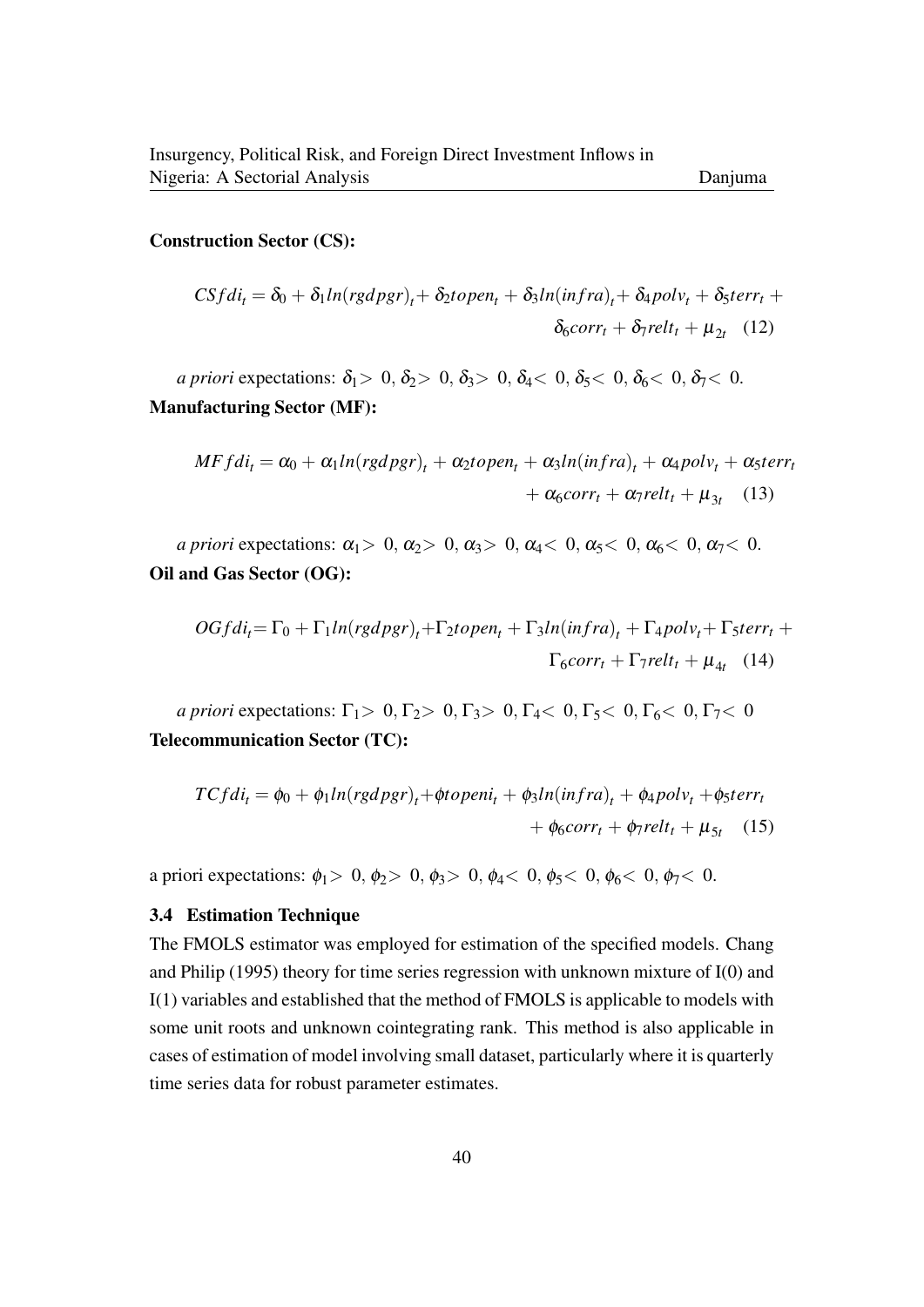It is required that the variables of a model are cointegrated for the FMOLS technique to be applied. This is to say that a long run relationship between the variables of the model must be established to proceed with the model estimation. Before performing the cointegration test, the stationarity (or unit root) test was conducted to ascertain whether the variables have unit roots. Two unit root tests were performed: the augmented Dickey-Fuller (ADF) unit root test and Philips-Perron (PP) unit root test. Following the unit root test conducted with the aid of ADF, it appears that there is a mixed order of integration that is, I(0) and I(1) of the variables for this study. Thus, this study used autoregressive distributed lag (ARDL) to check the long-run relationships among the variables.

# 4. Results and Discussion

Table 2: The results of unit root test for variables

| Variable | <b>ADF</b> test Statistics |                |             | <b>PP</b> test Statistics |                |             |
|----------|----------------------------|----------------|-------------|---------------------------|----------------|-------------|
|          | Level                      | $1^{st}$ Diff. | $\sim I(d)$ | Level                     | $1^{st}$ Diff. | $\sim I(d)$ |
| Fdi      | $-4.21***$                 |                | I(0)        | $-4.34***$                |                | I(0)        |
| Rgdpgr   | $-8.42***$                 |                | I(0)        | $-7.51***$                |                | I(0)        |
| Topen    | $-1.21$                    | $-8.92***$     | I(1)        | $-0.03$                   | $-8.05***$     | I(1)        |
| Infra    | $-7.33***$                 |                | I(0)        | $-5.88***$                |                | I(0)        |
| Terr     | $-2.38***$                 |                | I(0)        | $-0.03$                   | $-9.62***$     | I(1)        |
| Poly     | 0.38                       | $-5.67***$     | I(1)        | $-1.19$                   | $-8.44***$     | (1)         |
| Corr     | $-3.77***$                 |                | I(0)        | $-1.17$                   | $-12.02***$    | I(1)        |
| Relt     | $4.22***$                  | $-6.77***$     | I(1)        | $-5.54***$                |                | I(1)        |

Source: Authors Computation using EVIEWS

The unit root test results are presented in Table 2. The results indicate that some of the variables such as fdi, rgdpgr, infra, terr and corr are stationary at levels while others such as topen, polv and relt at first difference. This implies that all the variables attained stationarity either at levels or at their first difference.

| <b>Table 3: ARDL bounds test</b> |          |                       |             |                    |  |  |
|----------------------------------|----------|-----------------------|-------------|--------------------|--|--|
| <b>Test Statistics</b>           | Value    | Level of Significance | Lower Bound | <b>Upper Bound</b> |  |  |
|                                  |          |                       | I(0)        | I(1)               |  |  |
| <b>F-Statistics</b>              | 10.23713 | 10%                   | 3.17        | 4.14               |  |  |
|                                  |          | 5%                    | 3.79        | 4.85               |  |  |
|                                  |          | 2.5%                  | 4.41        | 5.52               |  |  |
|                                  |          | 1%                    | 5.15        | 6.36               |  |  |

Source: Authors Computation using EVIEWS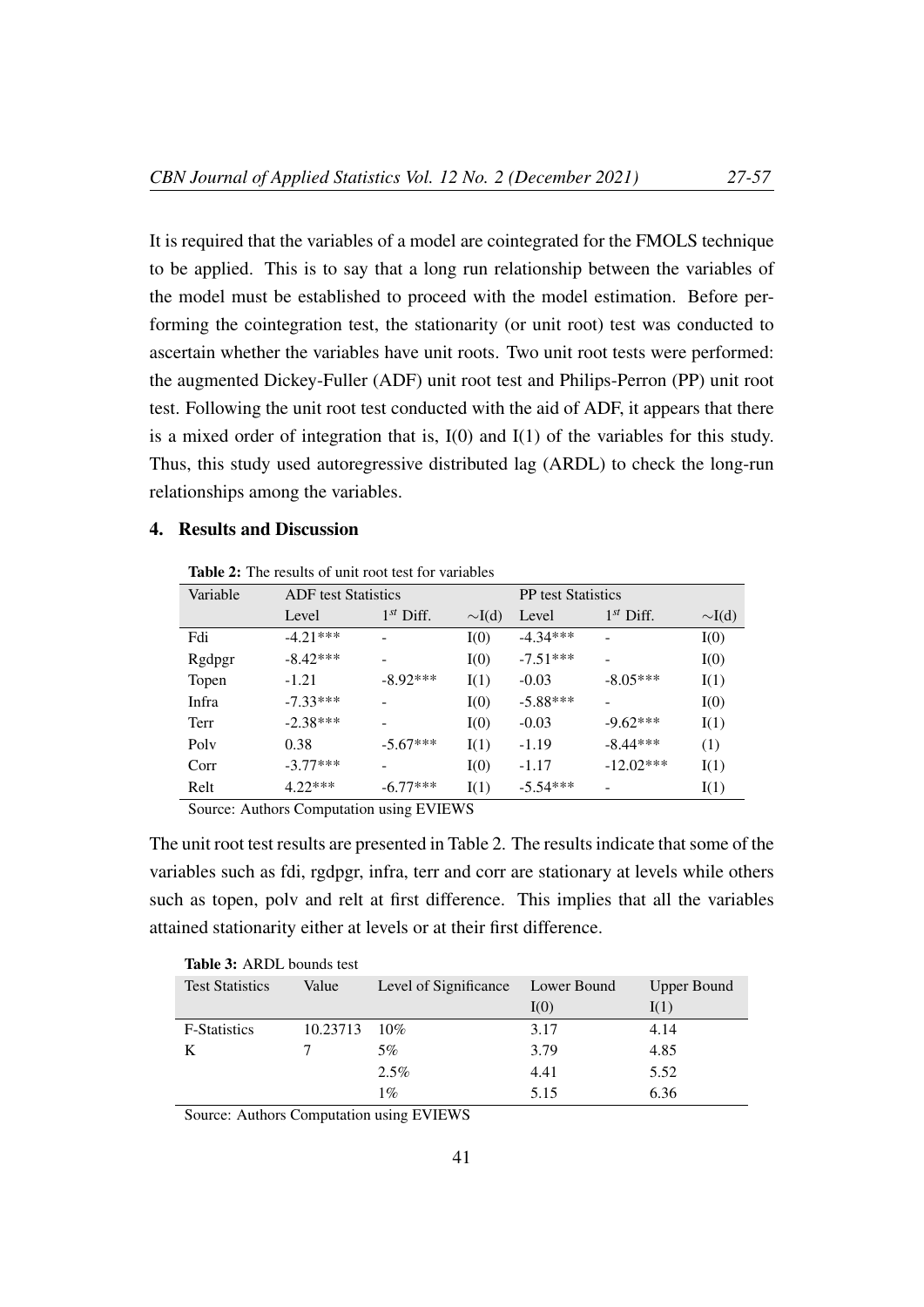The results of the test for cointegration of the variables are presented in Table 3. ARDL bound test statistics value of 10.2371 is greater than the upper bound critical value of 4.85. This indicates that the null hypothesis of no cointegration should be rejected at 5 percent significance level. Thus, it can be inferred from this result that long run relationship exists among the variables, thus the variables are cointegrated. This is one of the requirements for the use of FMOLS estimator.

Table 4: FMOLS model estimation for aggregate FDI

| Variable              | Coefficient | t-Stat. | Prob.     |
|-----------------------|-------------|---------|-----------|
| LOG(RGDPGR)           | 2.08        | 23.79   | $0.00***$ |
| <b>TOPEN</b>          | 0.03        | 2.05    | $0.05**$  |
| LOG(INFRA)            | 0.03        | 0.28    | 0.78      |
| <b>TERR</b>           | $-0.21$     | $-4.01$ | $0.00***$ |
| <b>POLV</b>           | $-0.02$     | $-0.33$ | 0.74      |
| <b>CORR</b>           | 0.24        | 3.90    | $0.00***$ |
| <b>RELT</b><br>$\sim$ | $-0.15$     | $-1.48$ | 0.14      |

 $R^2 = 0.60$ ; Adj.  $R^2 = 0.57$ 

Notes: \*\* and \*\*\* indicate significant level at 5% and 1% level respectively.

| Variable    | Variance | <b>VIF</b> |
|-------------|----------|------------|
| log(rgdpgr) | 0.007668 | 2.740299** |
| topen       | 0.004651 | 2.596582** |
| log(intra)  | 0.014198 | 1.625122** |
| terr        | 0.002788 | 2.231053** |
| poly        | 0.003908 | 1.661052** |
| corr        | 0.003885 | 3.002567** |
| relt        | 0.010411 | 2.380077** |
|             |          |            |

Table 5: Test for multicolinearity: The variance inflation factor (VIF)

Notes: \*\* indicate less than 5 which implies absence of multicollinearity

The estimated model does not include an intercept as the FMOLS estimator is designed to correct the problem of heteroskedasticity, and the variables are demeaned before being used for estimation.

From Table 5 above the estimated model reveals that market size measured as real GDP growth rate is positively and significantly related to total FDI inflow. The relationship is highly significant even at 1 percent. Meaning that, 1 percent expansion in the size of the market for goods and services is associated with about 2.1 percent increase in the amount of FDI that flows into the country. This means that the larger the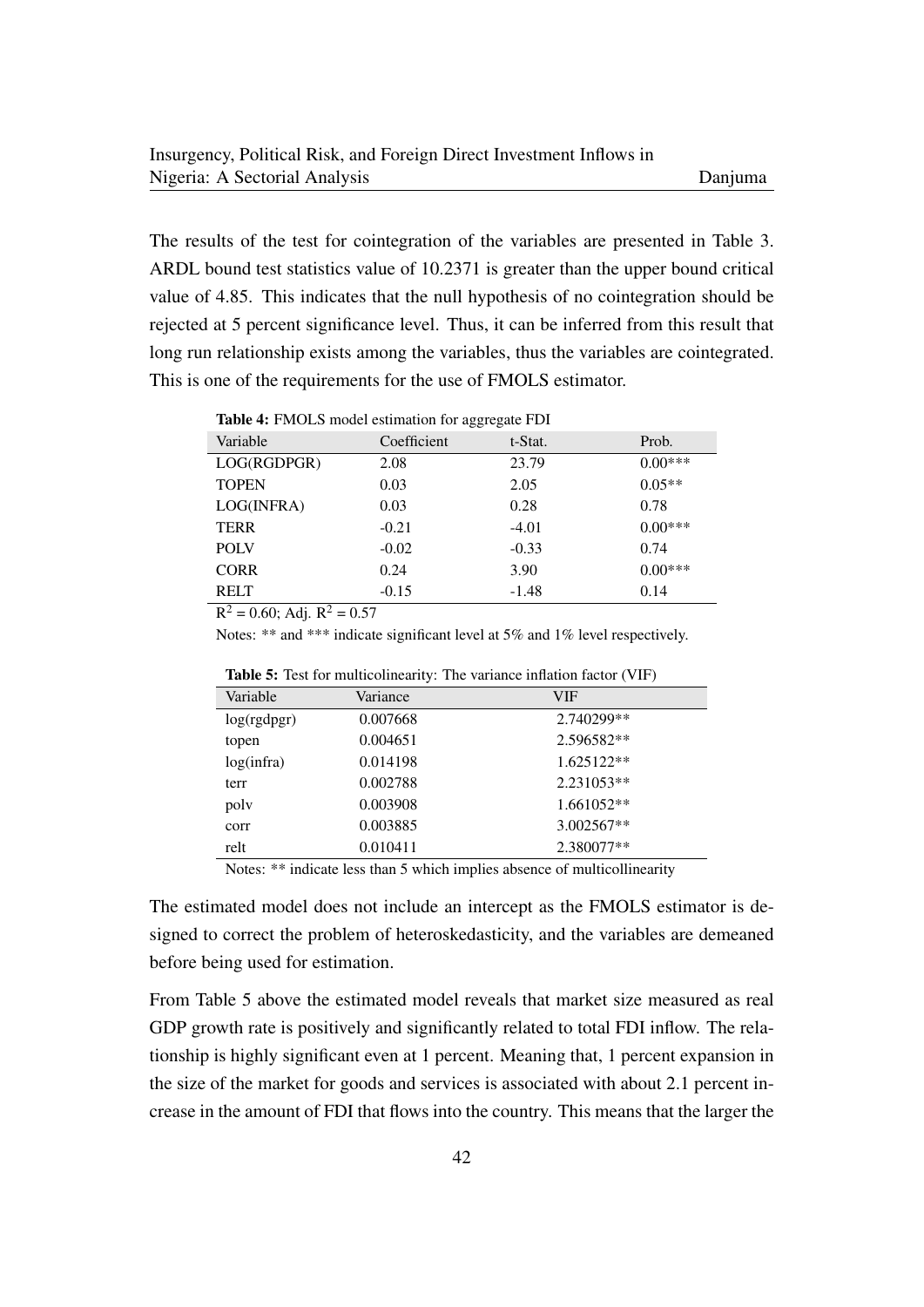size of the market, the larger the amount of FDI that flows into the country. The result also suggests that economic growth could enhance the attractiveness of the country to FDI. This outcome conforms to *a priori* expectation, and validates the market size hypothesis of FDI inflows and gravity model vis-à-vis foreign investment inflows. It is also in sync with findings of previous empirical studies such as Iamsiraroj and Doucouliagos (2015) and Alshamsi *et al.* (2015), which found positive and significant effects of real GDP on FDI inflows.

The effect of trade openness on FDI is observed to be positive, as expected and statistically significant at 5 percent. This suggests that openness of Nigeria's economy to international trade enhances its attractiveness to FDI. This is in conformity with empirical evidence from previous studies including those conducted by Tamad and Adoh (2018) and Güriş, and Gözgör (2015), which found that the integration of an economy with the global market engenders increase in inflows of FDI.

Infrastructure is observed to be positively related to FDI. However, the effect of infrastructure on FDI in the country is not statistically significant. This suggests that electricity consumption is not a key factor affecting the amount of FDI that flows into the country. This is in sync with Omri and Kahouli (2017) and Bekhet and Othdan (2011) which also found non-significant positive effect of electricity consumption on FDI inflows.

Terrorism index is observed to be negatively and significantly related to FDI inflows to Nigeria. This conforms to *a priori* expectations and implies that terrorism serves as a deterrence to FDI inflows to Nigeria. This finding corroborates evidence from previous studies such as Kinyanjui (2014), Murtaza and Amar (2014), Alam and Mingque (2018), Ukwueze *et al.* (2019) which found adverse effect of terrorism on FDI inflows.

Political violence is negatively signed as expected, though not statistical significance at the conventional levels. This suggests that political violence hinders FDI inflows to the country. It is worthy to state that FDI inflow into an economy may be insensitive to political violence owing to the interest of some rent seeking investors in some sectors, for example Oil and Gas and Telecommunication sectors. This is corroborated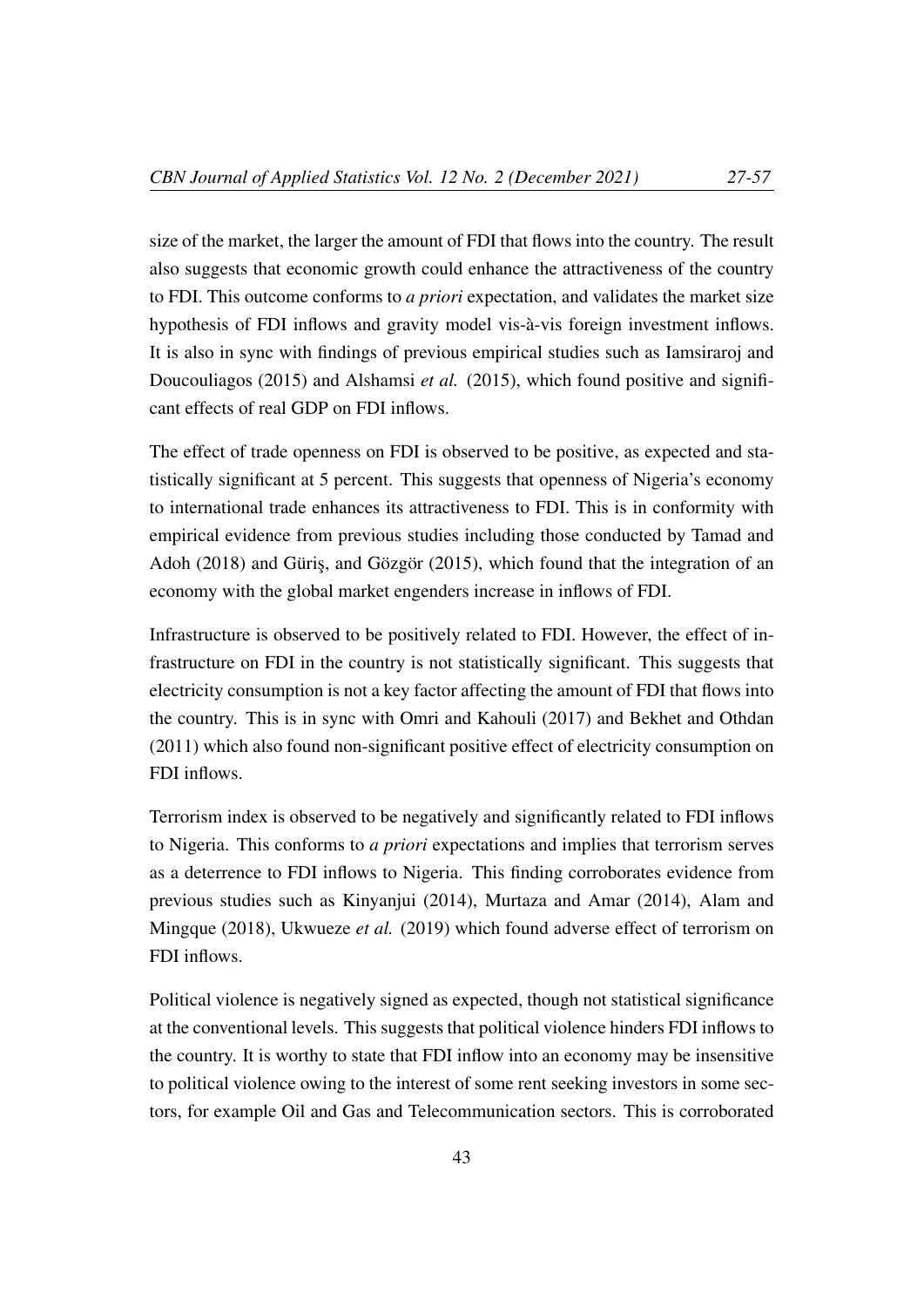by Witte *et al.* (2017) which attributes it to "high profitability of natural-resource extraction and geographic constraints on location choice". Other studies in this same line of thought are Li (2006) and Latif *et al.* (2013).

The observed positive and statistically significant coefficient of corruption perception index implies that the better the quality of governance (in terms of the control of corruption), the more attractive the economy is to FDI inflow. The higher the index, the cleaner the country, and the lower the index, the higher the level of corruption in the country. Thus, the very high statistical significance of this variable which easily passes the significance test even at 1 percent level as indicated by the p-value highlights the relevance of less corruption in attracting FDI into the country, and underscores the effort of the government in combating corruption in the country.

Religious tension negatively affects FDI inflow, though the effect is not statistically significant. This suggests that, as a secular state, there has been religious tension in the country with its attendant negative effects on FDI inflows. This conforms to *a priori* expectation and in tune with findings by Kolstad and Tøndel (2002).

In Table 4, the coefficient of determination and the adjusted coefficient of determination indicate that the model has a good fit and could be deployed for forecasting purpose. The uncentered VIFs in Table 5 are all less than 5, suggesting absence of multicollinearity. This implies that the estimates are reliable.

Based on the specified models, five different estimations are carried out for each of the sectors identified. The results are presented in Table 6.

# *Banking Sector*

The results presented in Table 6 show that real GDP growth rate and trade openness positively affect FDI inflows into Nigeria's banking sector and conform to *a priori* expectations. Their t-statistics of 1.84 and 1.68 respectively show that the effects are however significant at the 10 percent level. These suggest that expansion in market size and greater integration and interconnectedness of the nation's economy with the global market will attract more FDI into the nation's banking sector. The effect of infrastructure on FDI inflows to the banking sector is positive, as expected, but not statistically significant.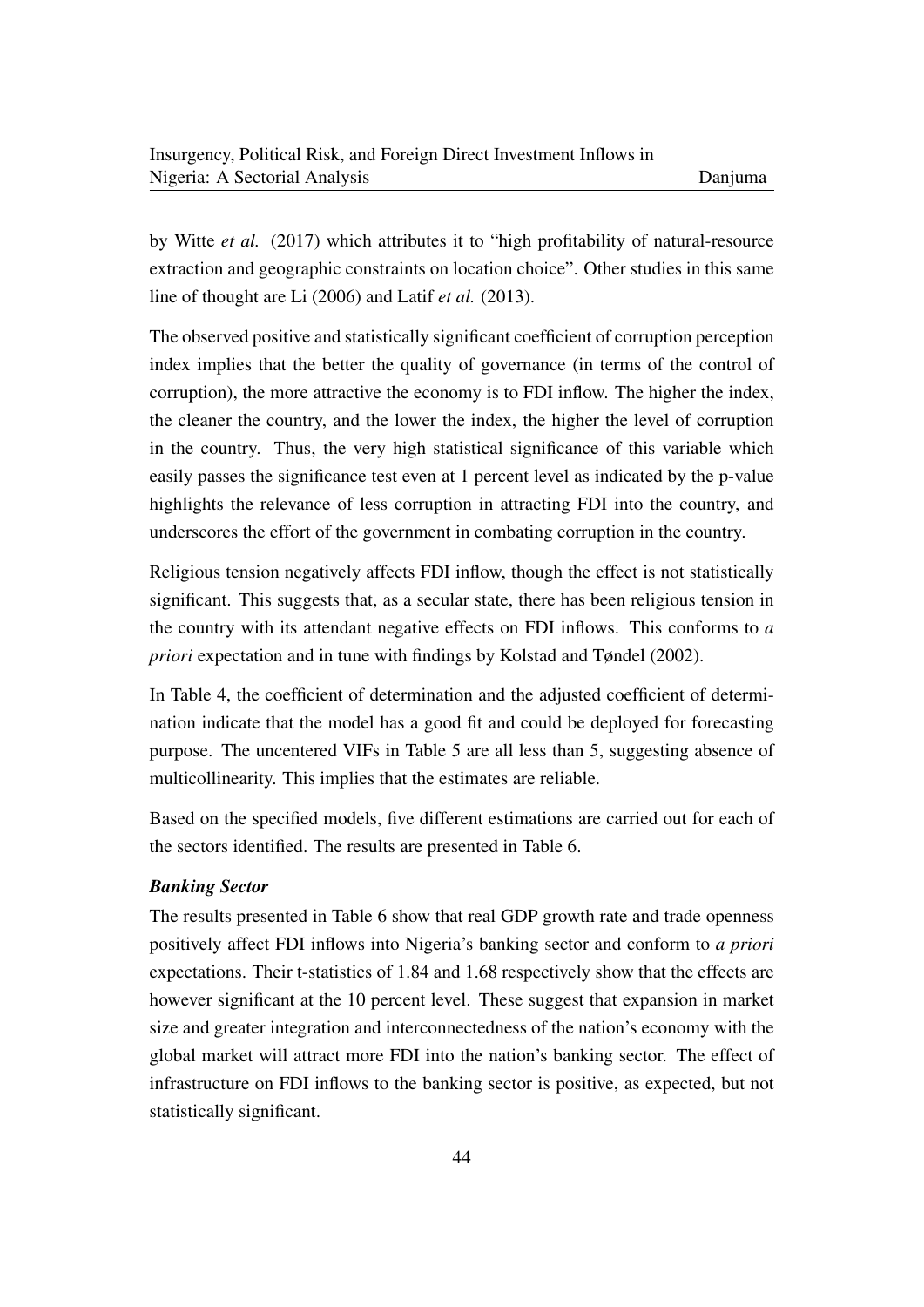Terrorism is found to have adversely affected FDI inflows to the Nigeria's banking sector. The t-statistics at the absolute value of 6.94 shows that the effect is significant at 1 percent. This implies that terrorist activities deter inflows of FDI to the nation's banking sector. Considering the key role of the sector to the financial system, employment, and growth in financing, by extension, the effect of terrorism could be said to have adversely affected the growth of the nation's economy. The adverse effect of terrorism on FDI inflows to the banking sector in Nigeria corroborates evidence from the study by Murtaza and Amar (2014) which also found negative effect of terrorism on FDI inflows to financial and business sectors.

Political violence negatively affects FDI inflows to the banking sector. The t-statistics at the absolute value of 2.80 shows that the effect is highly significant at 1 percent level. This suggests that incidences of political violence adversely affect the attractiveness of the nation's banking sector to FDI. The effect of corruption on FDI inflow to the banking sector is not statistically significant. Religious tension adversely affects FDI inflows to the nation's banking sector. The t-statistics at the absolute value of 2.19 shows that the effect is significant at 5 percent level. This implies that incidences of religious violence deter the inflow of FDI into the nation's banking sector.

From Table 6, the coefficient of determination ( $R^2 = 0.69$ ) of the estimated model indicates that 69 percent of the systematic variation in FDI to the banking sector is explained by changes in the regressors. Hence the model has an impressive fit. The result of test for multicollinearity presented in the appendix shows that the model is devoid of multicollinearity as all the VIFs in Table 5 are less than 5.

# *Construction Sector*

Market size or real GDP growth rate positively affects FDI inflows to the nation's construction industry. The t-statistics of 2.14 indicated by the positive and statistically significant coefficient of real GDP growth rate which passes the test of statistical significance at 10 percent level. Thus, the market size influences multinational participation in the nation's construction industry. Trade openness also positively influences FDI inflows into the nation's construction sector. The t-statistics of 2.99 shows that the effect is significant at 1 percent level. The more opened the econ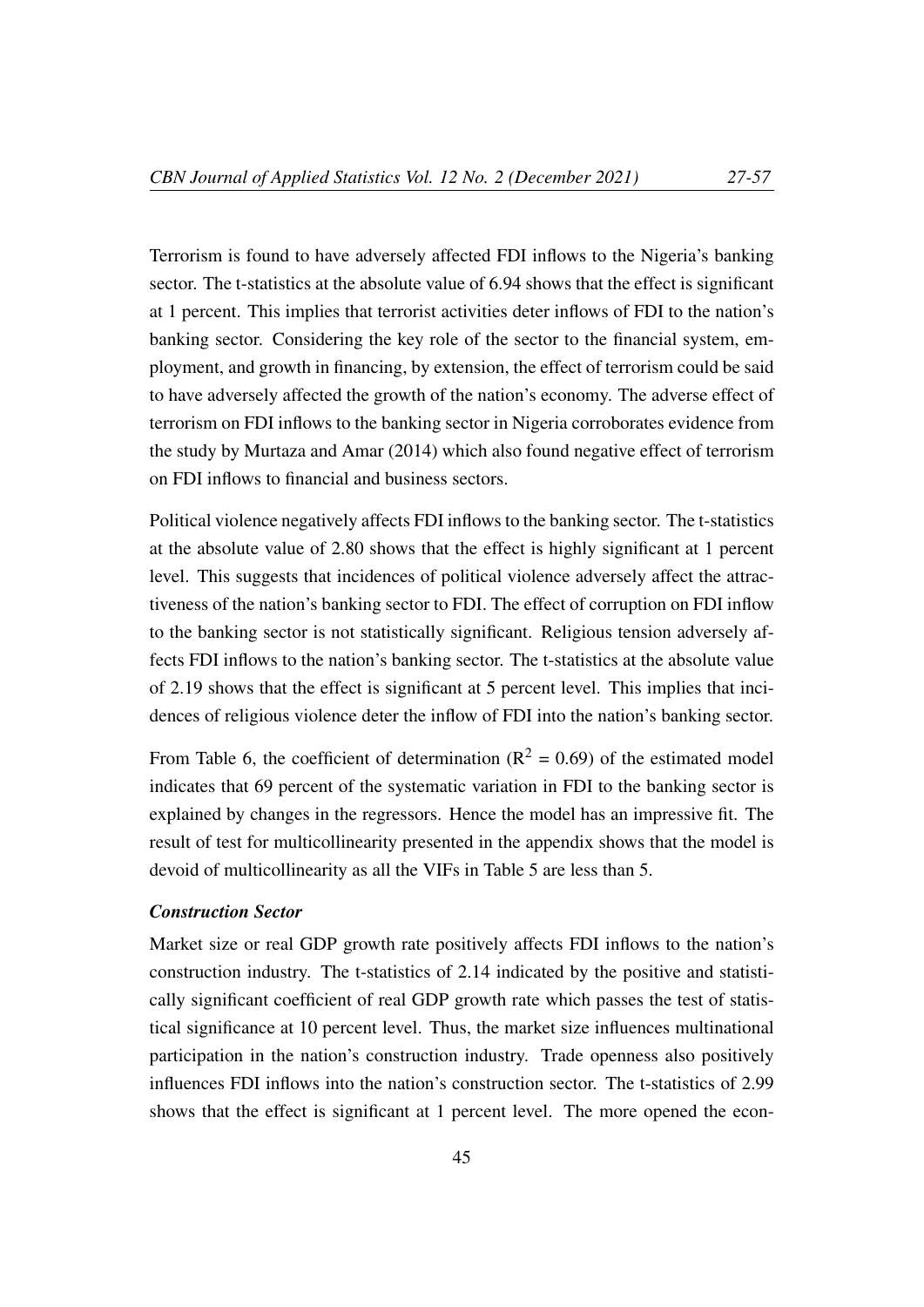omy is, the greater the amount of FDI that flows into the nation's construction sector. Infrastructure is negatively signed and the t-statistics at the absolute value of 2.09 shows that the variable is statistically significant at 5 percent. This suggests that an inverse relationship exists between the level of infrastructure in the country and the amount of FDI that flows into the nation's construction industry. This is not unexpected since construction is a component of infrastructural development and the more developed the infrastructure of a country is, the less attractive will be the infrastructure (construction) sector to FDI.

| variables    | <b>Banking</b> | Construction | Manufacturing | Oil& Gas  | Telecommunications |
|--------------|----------------|--------------|---------------|-----------|--------------------|
| log(rgdpgr)  | $3.28*$        | $7.18**$     | $3.33*$       | $-3.56$   | $2.39**$           |
|              | (1.84)         | (2.14)       | (1.71)        | $(-1.07)$ | (2.22)             |
| topen        | $0.04*$        | $0.12***$    | $0.03**$      | $0.06**$  | $-0.03$            |
|              | (1.68)         | (2.99)       | (2.15)        | (2.02)    | $(-0.57)$          |
| log(infra)   | 0.10           | $-1.56**$    | $0.34***$     | $-0.08$   | $0.32***$          |
|              | (0.25)         | $(-2.09)$    | (2.10)        | $(-0.07)$ | (2.98)             |
| terr         | $-0.56***$     | $-0.28*$     | $-0.04**$     | $-0.29**$ | $-0.01**$          |
|              | $(-6.94)$      | $(-1.84)$    | $(-2.00)$     | $(-2.14)$ | $(-2.13)$          |
| poly         | $-0.18***$     | $-0.05$      | 0.07          | $-0.14$   | 0.19               |
|              | $(-2.80)$      | $(-0.42)$    | (1.00)        | $(-1.02)$ | (1.37)             |
| corr         | 0.12           | 0.27         | 0.13          | $0.66**$  | $-0.02**$          |
|              | (1.00)         | (1.18)       | (1.05)        | (2.50)    | $(-2.12)$          |
| relt         | $-1.06**$      | 0.83         | $-0.76$       | 0.66      | $-0.20$            |
|              | $(-2.19)$      | (0.91)       | $(-1.44)$     | (0.62)    | $(-0.19)$          |
| $\mathbf{C}$ | $-29.83$       | $-89.91*$    | $-43.15$      | 74.40     | $-38.20$           |
|              | $(-1.07)$      | $(-1.72)$    | $(-1.42)$     | (1.34)    | $(-0.63)$          |
| $R^2$        | 0.69           | 0.55         | 0.52          | 0.50      | 0.56               |
| ${\bf N}$    | 39             | 39           | 39            | 39        | 39                 |

Table 6: FMOLS estimation results for sectors of the economy

Notes:\*\*\*, \*\*, \* indicate statistical significance at 1%, 5% and 10% level respectively and t-ratios are in ()

Turning to the variables of interest, we observe negative effect of terrorism on FDI inflows to the construction sector, and the t-statistics at the absolute value of 1.84 shows that the effect is significant at the 10 percent level. This implies that increase in terrorist activities and attacks deter inflow of FDI into the nation's construction industry. This is in sync with the empirical evidence from Haider and Anwar (2014) which also found that terrorism adversely affects FDI inflows to Pakistani's construc-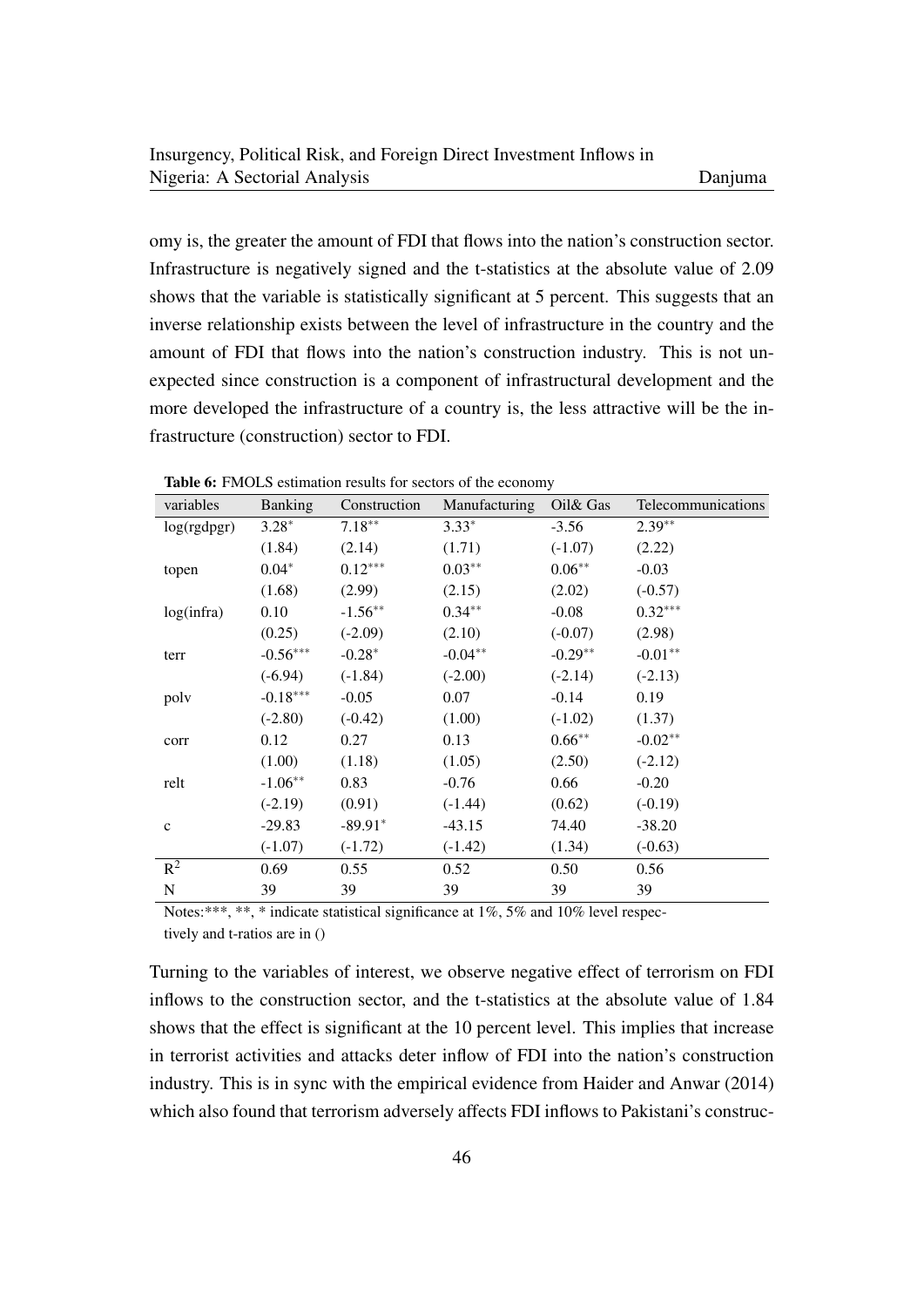#### tion sector.

It can be observed that the effects of other indicators of political risks such as political violence, corruption, and religious tension on FDI inflows to construction sector are not statistically significant. This implies that the amount of FDI that flows into the nation's construction sector is unaffected by political violence, corruption, and religious tension.

In Table 6, the coefficient of determination of the model indicates that the model has a good fit as the regressors explain 55 percent of the systematic variation in the amount of FDI that flows into the construction sector. The VIF test for multicollinearity result presented in Table 5 indicates absence of multicollinearity among the variables of the model.

# *Manufacturing Sector*

The effect of market size on FDI inflows to the manufacturing sector is positive and the t-statistics of 1.71 shows that the effect is significant at the 10 percent level. The positive sign on the coefficient conforms to *a priori* expectation. Expansion of the market (or real aggregate demand) for manufactured goods enhances the attractiveness of the sector to greater inflow of FDI. This corroborates evidence from Petrović-Ranđelović, *et al.* (2017) which also found market size to be a significant determinant of FDI inflows.

Trade openness positively affects FDI inflows to Nigeria's manufacturing sector. The more integrated the economy is with the global market, the more FDI will flow into the manufacturing sector. The t-statistics of 2.15 shows that the effect of trade openness on inflows of FDI to the manufacturing sector is significant at 5 percent level. Trade openness thus enhances the attractiveness of the nation's manufacturing sector to FDI. This is not unexpected as it enables multinational corporations operating in the sector to import inputs needed for production, and export output of their production processes. This corroborates evidence from the study by Güriş and Gözgör (2015) which also found that trade openness is a significant causal factor of FDI inflows.

Of the four indicators of political risk indicated in the model, only terrorism signif-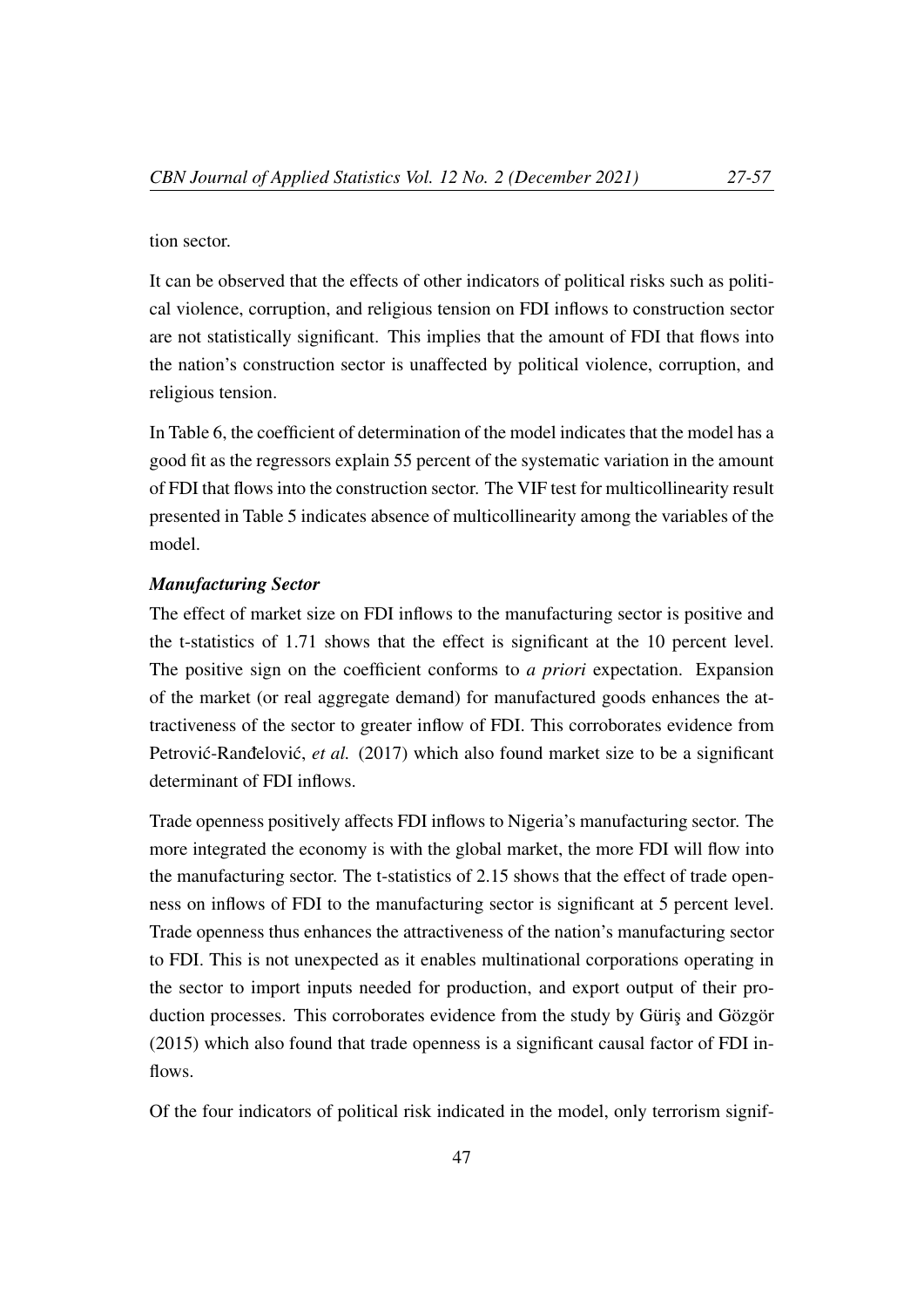icantly affects inflow of FDI into the manufacturing sector. The t-statistics at the absolute value of 2.00 shows that the effect is significant at 5 percent. The implication is that incidences of terrorist attacks hinder inflow of FDI into the manufacturing sector.

In Table 6, about 52 percent of the systematic variation in the amount of FDI inflow to the manufacturing sector is explained by the model. This is indicated by the coefficient of determination of 0.52. The model therefore has a good fit. The VIF test in Table 5 indicates absence of multicollinearity. Thus, the variances of the estimated coefficients are not inflated.

# *Oil and Gas Sector*

FDI inflows to the oil and gas sector is unaffected by market size, electricity consumption, political violence and religious tension as indicated by the coefficient of these variables which fail the test of statistical significance at the conventional level of 5 percent. This is not unexpected considering that resource-seeking investors, when making investment decisions, do not usually take these factors into consideration, but considers the availability of resources and expected return on investment in the sector. The positive sign on the coefficient of trade openness variable which is also significant at the 5 percent level implies that trade openness plays a key role in the decision of foreign investors to invest in the oil and gas sector. This may be attributed to the fact that potential investors in the sector will have to take into consideration, the ease of importing factor inputs needed for exploration and/or production (including refining), and the ease of exporting the output. Thus, the more open the economy is, the more attractive it tends to be, to long term foreign investors.

The coefficient of terrorism is negatively signed and the t-statistics at the absolute value of 2.14 shows that it is statistically significant at 5 percent level. This suggests that, the fact that the country is highly terrorized (the country is rated the third most terrorized country in the World, and the most terrorized in sub-Sahara Africa), is taking a toll on the amount of FDI attracted by the oil and gas sector. The positive coefficient of corruption which is also significant at 5 percent level suggests that FDI inflows into the oil sector has been increasing despite the rising trends in corruption. These results buttress the argument of Sadvakassov and Orazgaliyev (2015),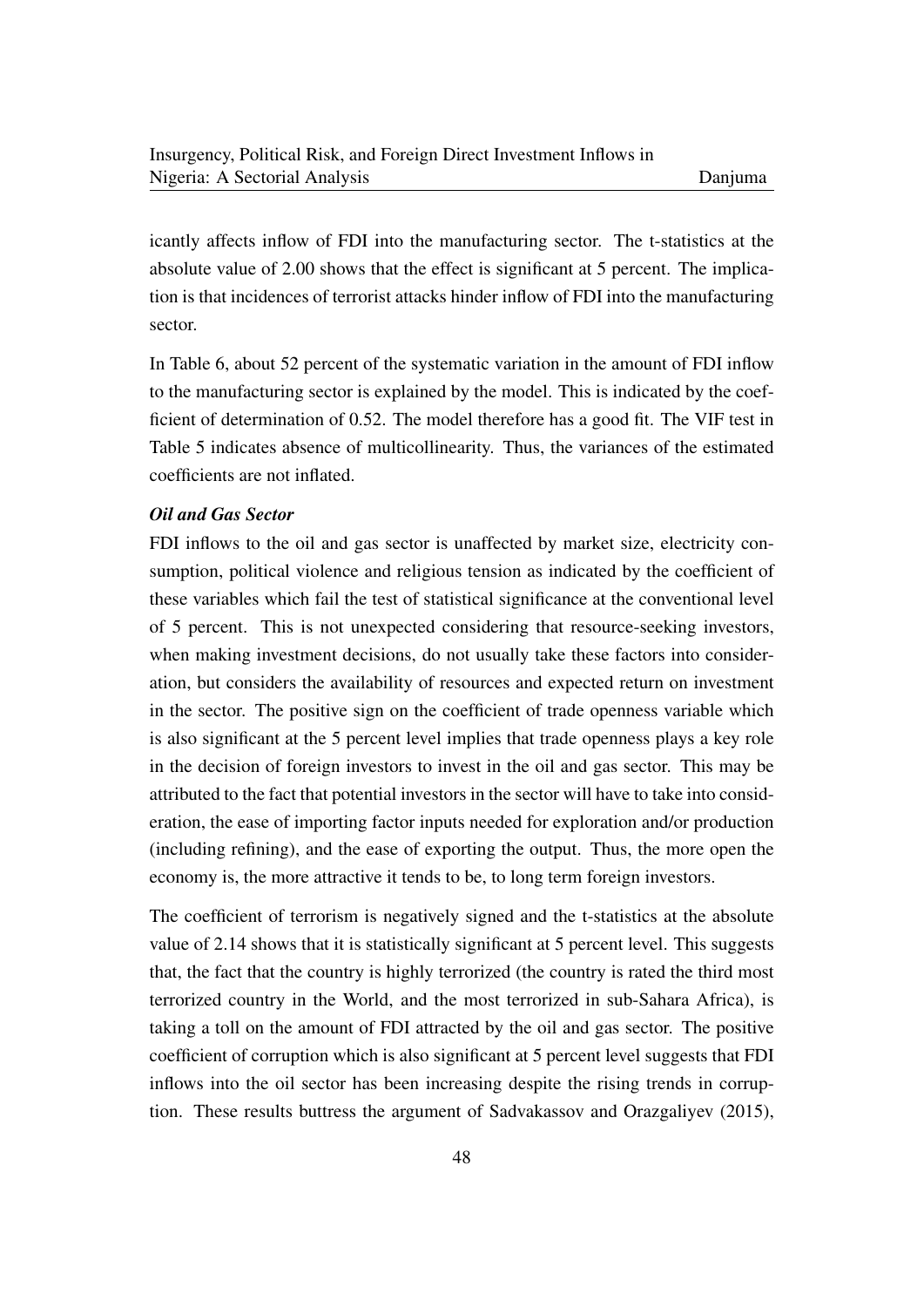who also noted that size of resource (oil and gas) in a country is paramount for investment decisions of resource-seeking multinational firms wishing to invest in the sector, rather than market size and level of development (of infrastructure) which are not key factors.

In Table 6, the coefficient of determination indicates that 50 percent of the systematic variation in the amount of FDI inflows to the oil and gas sector is explained by the included explanatory variables. The model is not affected by multicollinearity as all the VIFs are less than 5.

# *Telecommunication Sector*

Inflow of FDI to the telecommunications sector is positively affected by market size. The t-statistics of 2.22 shows that the effect is significant at 5 percent level. This implies that expansion in the level of economic activities in the country can increase the attractiveness of the telecommunications sector to FDI. This corroborates evidence from the study conducted by Arawomo and Apanisile (2018) which also found that market size positively and significantly affects FDI inflows into Nigeria's telecommunications sector.

The effect of trade openness on FDI inflows to the telecommunications sector is not statistically significant. This implies that openness of Nigeria's economy to global trade is not a key factor explaining decision of multinational corporations to participate in the telecommunications sector. This may be attributed to structural rigidities confronting FDI inflows into telecommunication services in Nigeria. The effect of electricity consumption on FDI inflows to the telecommunications sector is positive and the t-statistics of 2.98 shows that the coefficient is statistically significant at 1 percent level. This underscores the relevance of electricity to sustenance of the telecommunication sector. Improvements in electricity generation and distribution which will in turn enhance electricity consumption, all things being equal, will enhance the attractiveness of the sector to inflow of FDI.

Inflow of FDI to the telecommunication sector is negatively affected by terrorism and the t-statistics at the absolute value of 2.13 shows that the effect is significant at 5 percent level. This suggests that incidences of terrorist attacks deter FDI inflows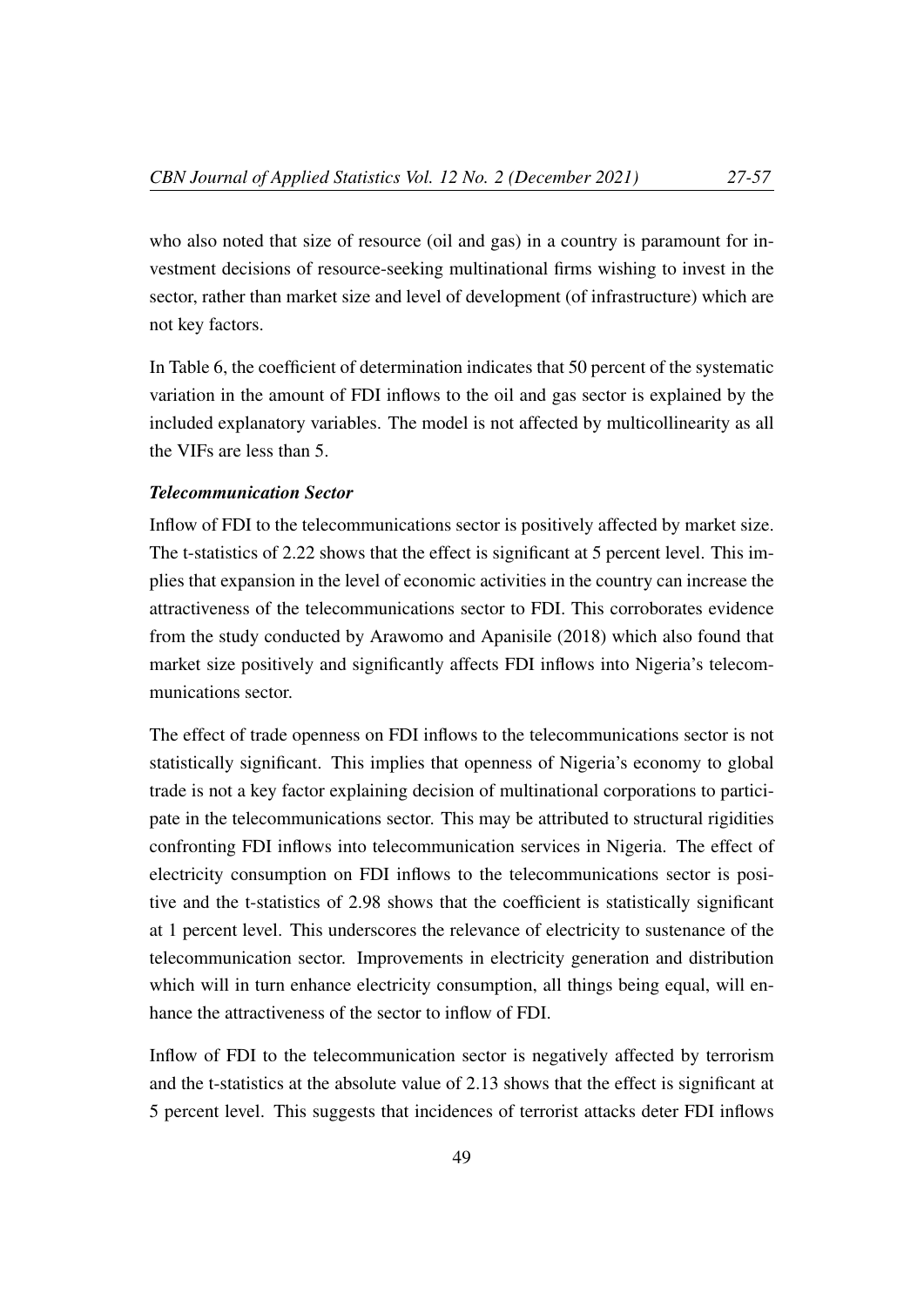to the sector. Corruption also adversely affects inflow of FDI into the telecommunications sector as indicated by the negative coefficient of corruption index and the t-statistics at the absolute value of 2.12 shows that it passes the test of statistical significance at the 5 percent level. However, political violence and religious tension do not significantly affect FDI inflows to the telecommunications sector as indicated by the t-ratios of the coefficients of the variables.

From Table 6, the coefficient of determination indicates that about 56 percent of the systematic variation in the dependent variable is explained by the regressors, hence the model has a good fit. Multicollinearity is also absent as indicated by the results of the VIFs test presented in Table 5.

# 5. Conclusion and Recommendations

Inflows of FDI to specific sectors such as banking, construction, manufacturing, oil and gas, and telecommunications sectors of the Nigerian economy are adversely affected by political risk factors. Of these political risk factors are terrorism and corruption. Terrorist activities in the country tend to deter inflow of FDI to the Nigerian economy. The effect of corruption on FDI inflow to the economy was found to be positive, and the effect in specific sectors including the banking, construction and manufacturing sectors were found to be statistically not significant, though, its effect on FDI in oil and gas, and telecommunications sector were quite significant. Also, corruption adversely affects inflow of FDI to the telecommunication sector but was positively related to FDI inflow to the oil and gas sector. However, political violence and religious tension exhibited insignificant effect on FDI inflows to the specific sectors in Nigeria.

Based on the empirical evidence emanating from the study, the followings are recommended.

1. Efforts should be intensified by Nigerian government on the war against terrorism through a combination of diplomatic engagement and foreign assistance by working with foreign government partners to develop modern warfare technologies that will build the capabilities necessary to prevent, degrade, detect, and respond to terrorist threats. This includes efforts to strengthen intelli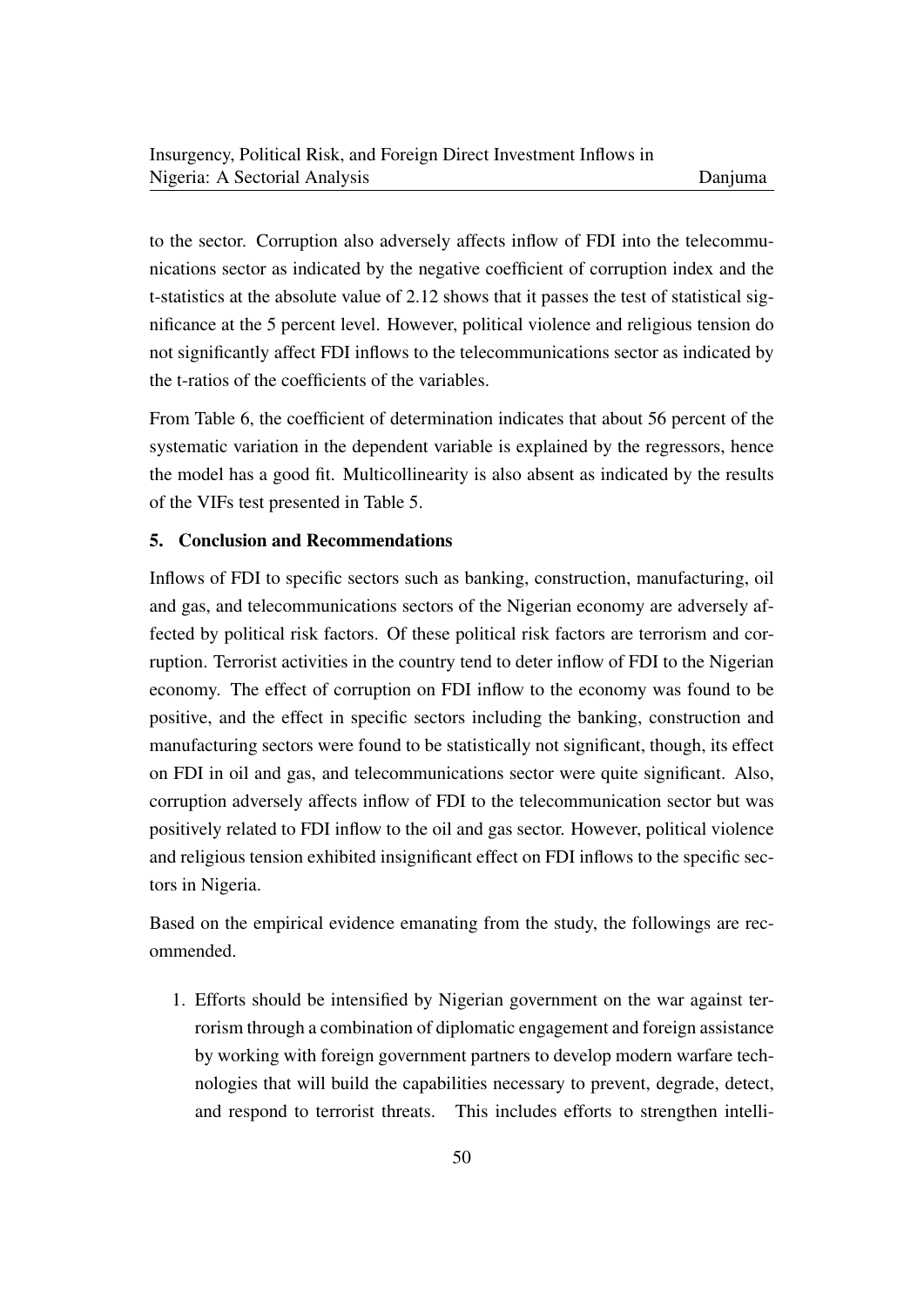gence gathering, law enforcement and judicial capabilities. Additionally, expanding aviation and border security and deepening global information sharing to counter terrorist financing and violent extremism, and improving crisis response would be appropriate.

- 2. The fight against corruption by the Nigerian government through its various anti-graft agencies should be strengthened via technology that would enable the country to build electronic platforms to manage government finances and to provide transparency of government finances. This is in addition to deploying block-chain and other emerging technologies to underpin our contract negotiations and procurement systems. These efforts can be complemented by building strong and independent audit and justice systems, including a wellequipped judiciary and oversight office to field complaints.
- 3. Trade restrictions should be relaxed by allowing the market to regulate imports through a competitive foreign exchange regime and the country should promote exports of consumables. However, if necessary, Nigeria can also invoke the flexibilities in WTO law, such as imposing import restrictions for balance of payment or safeguard reasons or using the anti-dumping provisions. But it must invoke these exemptions in accordance with WTO rules in view of the observed positive and significant effects trade openness has on FDI inflow.

## References

- Abubakar, N., Che-Mat, S., & Harun, M. (2012). Impact of infrastructure on foreign direct investment: The case of Malaysia. *International Congress on Interdisciplinary Business and Social Science,* 65, 205-211.
- Aguiar, S., Aguiar-Conraria, L., Gulamhussen, M. A., & Magalhaes, P. C. (2012). Foreign direct investment and home-country political risk: The case of Brazil. *Latin American Research Review, 47* (2), 144-165.
- Alam, H. M., Akram, M., & Iqbal, Z. (2017). The terrorism and foreign direct investment: The case of Pakistan. *Journal of Research Society of Pakistan, 54*(1), 71-77.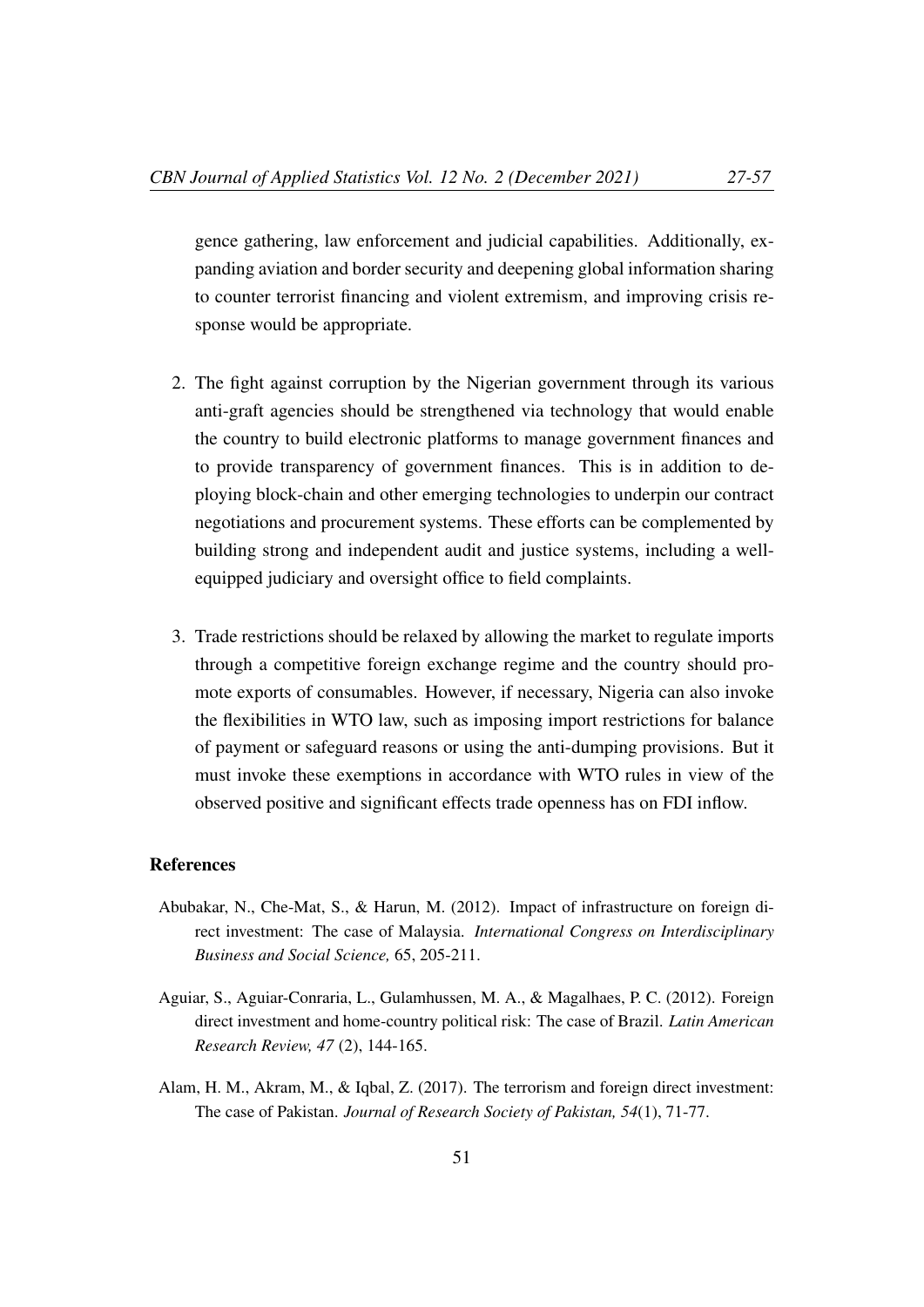- Alam, A., & Shah, S.Z.A. (2013). Determinants of foreign direct investment in OECD member countries. *Journal of Economic Studies, 40*(4)*,* 515 – 52.
- Alam, M. & Mingque, Y. (2018). The relationship between terrorist events, foreign direct investment (FDI) and tourism demand: Evidence from Pakistan. *American Journal of Tourism Management, 7*(1), 10-18. doi: 10.5923/j.tourism.20180701.02.
- Alshamsi, K. H., Hussain, M. R. B. & Azam, M. (2015). The impact of inflation and GDP per capita on foreign direct investment: the case of United Arab Emirates. *Investment Management and Financial Innovations, 12*(3-1), 132-141.
- Anyanwu, J. C. (2012). Why does foreign direct investment goes where it goes? New Evidence from African Countries. *Annals of Economics and Finance* , *13*(2), 433- 470.
- Anyanwu, J. C. (2011). Determinants of foreign direct investment inflows to Africa 1980- 2007. *Working Paper Series* in Tunis; Africa Development Bank Group.
- Arawomo, O., & Apanisile, J. F. (2018). Determinants of foreign direct investment in the Nigerian telecommunication sector. *Modern Economy, 9*, 907-923.
- Asiedu, E. (2002). On the determinants of foreign direct investment to developing countries: Is Africa different? *World Development*, *30* (1), 107-119.
- Asiedu, E. (2006). Foreign direct investment in Africa: The role of natural resources, market size, government policy institutions and political instability. *The World Economy*, *29*(1), 63-77.
- Beatrice, E. (2015). Boko-haram insurgency and the underdevelopment of Nigeria. *Research on Humanities and Social Sciences*, *5*(6), 48-56.
- Bekhet, H. A. & Othdan, N. S. (2011). Causality analysis among electricity consumption, consumer expenditure, Gross Domestic Product (GDP) and foreign direct investment
- (FDI): Case Study of Malaysia. *Journal of Economics and International Finance, 3*(4), 228-235.
- Bernard, O., & Iyaji, D. (2011). Determinants of FDI inflows in Nigeria: Empirical study. *International Journal of Agricultural & Rural Development, Department of Agricultural Economics and Extension*, University of Abuja, Nigeria. 3 (2).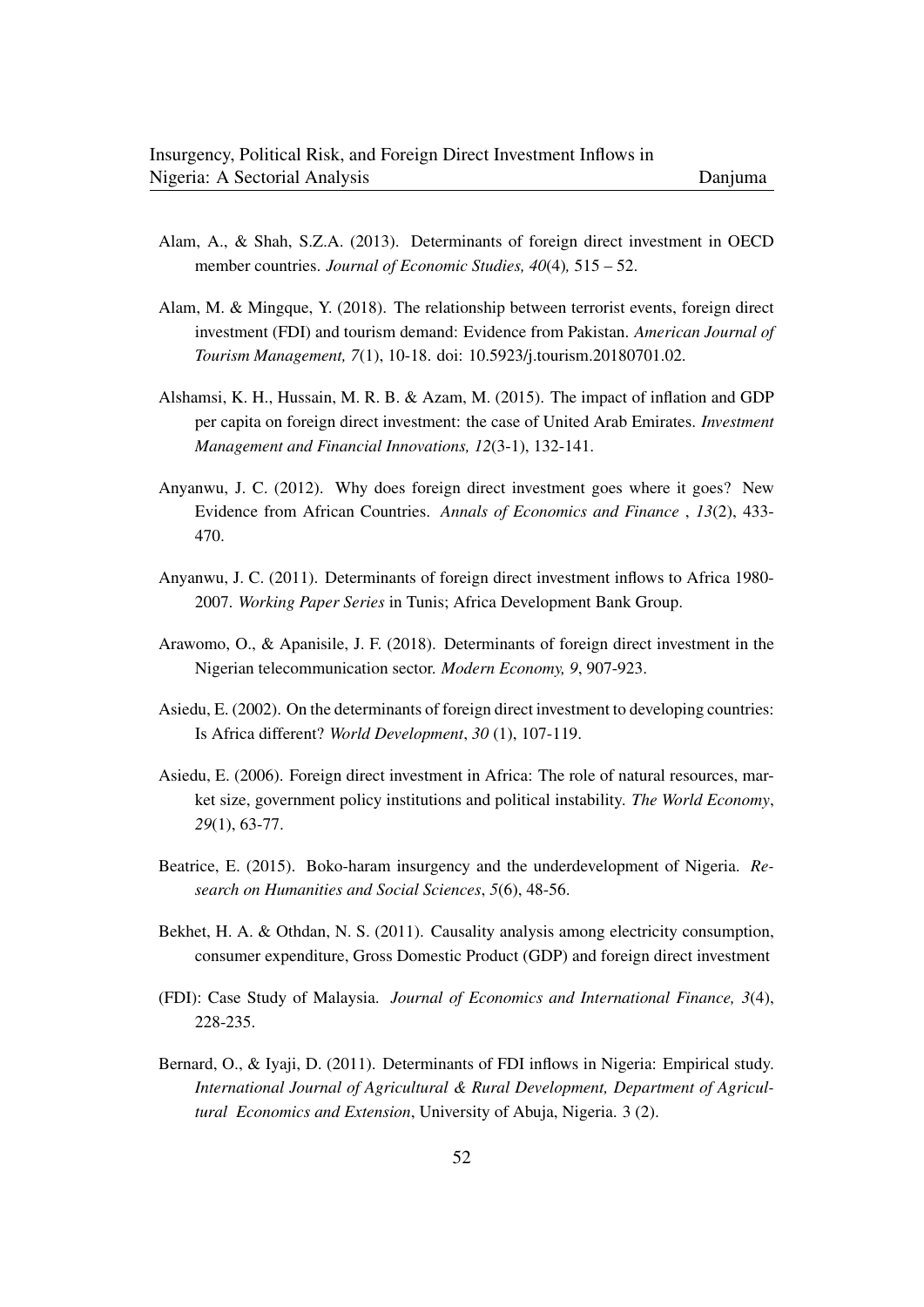- Bezić, H., Galović, T. & Mišević, P. (2016). The impact of terrorism on the FDI of the EU and EEA Countries. *Zb. rad. Ekon.fak. Rij. 34*(2), 333-362.
- Busse, M., & Hefeker, C. (2007). Political risk, institutions and foreign Direct investment. *European. Journal of Political Economy* , *23,* 397-415.
- Busse, M., & Hefeker, C. (2005). Political risk, institutions and foreign direct investment. *Hamburg Institute of Intyernational Economics.*
- Canare, T. (2017). The effect of corruption on foreign direct investment inflows: Evidence from a panel of Asia-Pacific countries in *The changing face of corruption in the Asia Pacific Current Perspectives and Future Challenges,* 35-55, Elsevier.
- CBN (2018). *Statistical Bulletin*, Abuja: Central Bank of Nigeria.
- Chang, Y., & Philips, P. C. T. (1995). *Time series Regression with mixtures of integrated processes: Econometric theory*. Cambridge University Press, (11), 1033-1094.
- Chenery, H. B., & Strout A. M. (1966). Foreign assistance and economic development. *The American Economic Review*, *56*(4), 679-733.
- Collier, P., & Hoeffler, A. (2002). On the incidence of civil war in Africa. *The Journal of Conflict Resolutions*, *46*(1), 13-28.
- Collier, P. (2008). *The bottom billion: Why poorest countries are failing and what can be done about it.* Oxford University Press, 17 and 20.
- Dunning J. H. (1980). Toward an eclectic theory of international production: Some empirical tests. *Journal of International Business Studies,* 1-19, https://doi.org/10.1057/palgrave.jibs.8490593.
- Ellis, L. C. O., & Chris, O. (2015). Political risk and foreign direct investment in Africa: The case of the Nigerian telecommunications industry. *Thunderbird International Business Review, 57* (6), 417-429.
- Epaphra, M., & Massawe, J. (2017). The effect of corruption on foreign direct investment: A panel data study. *Turkish Economic Review, 4*(1), 19-54.
- Faeth, I. (2009). Determinants of foreign direct Investment A tale of nine theoretical models. *Journal of Economic Surveys, 23*(1), 165-196.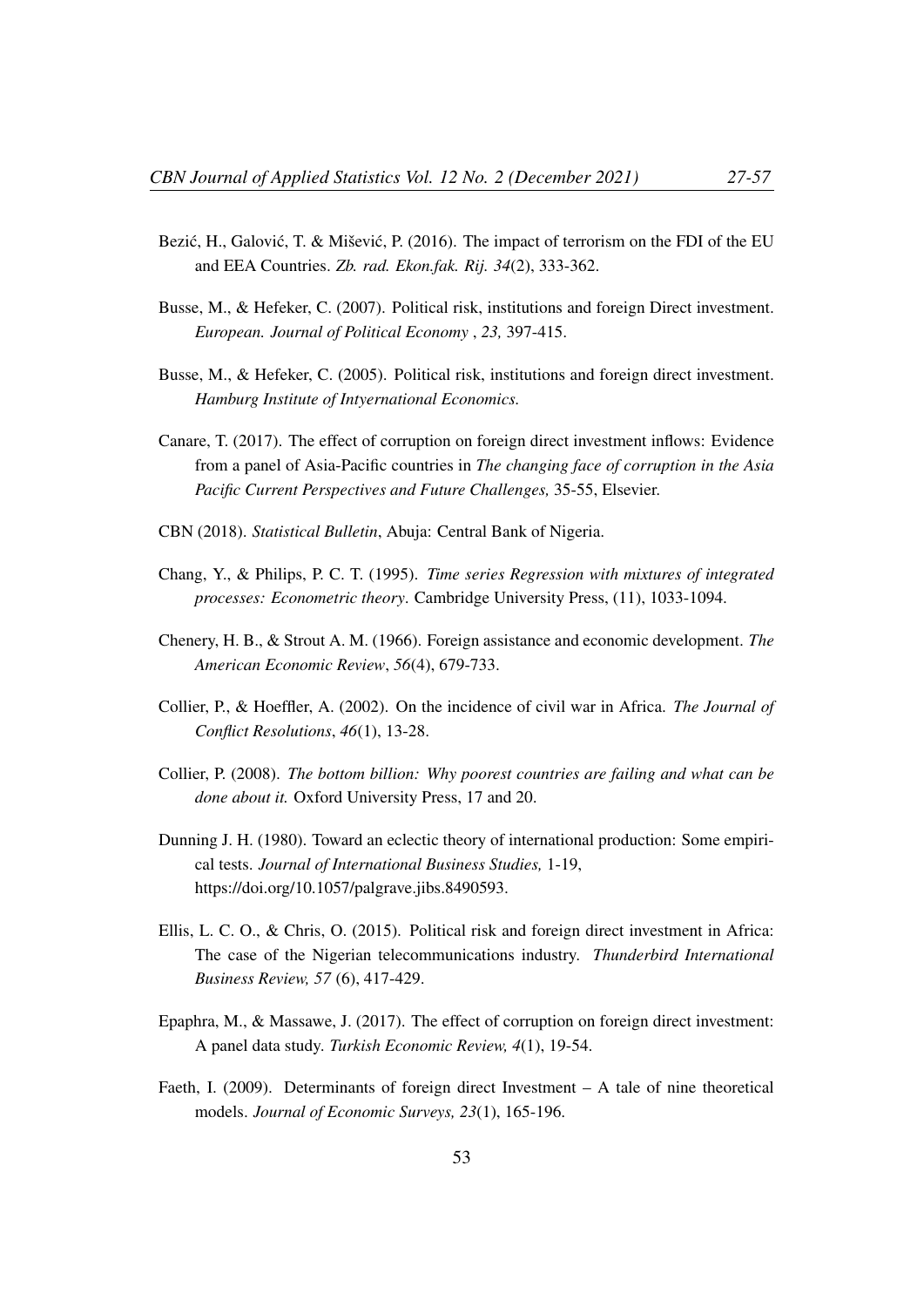- Fitriandi, P., Kakinaka, M., & Kotani, K. (2014). Foreign direct investment and infrastructure development in Indonesia: Evidence from province level data, *Asian Journal of Empirical Research*, *4*(1), 2014, 9-94.
- Geert, B., Campbell, R. H., Christian, T. L., & Siegel, S. (2014). Political risk spreads. *Journal of International Business Studies* , 45, 471-493.
- Gholami, R. Lee, S-Y. T., & Heshmati, A. (2006). The causal relationship between information and communication technology and foreign direct investment. *The World Economy*, *29* (1), 43-62.
- Güriş, S. & Gözgör, K. (2015). Trade openness and FDI inflows in Turkey. *Applied Econometrics and International Development, 15*(2), 53-62.
- Habib, M., & Zurawicki, L. (2002). Corruption and foreign direct investment. *Journal of International Business Studies, 33*(2), 291-307.
- Haider, M., & Anwar, A. (2014). Impact of terrorism on FDI flows to Pakistan. *MPRA Paper* No. 57165.
- Hakro, A. N., & Ghumro, I. A. (2011). Determinants of foreign direct investment flows to Pakistan. *The Journal of Developing Areas*, *44*(2), 217-242.
- Hellesen, P. (2008). Counter insurgency and its implications for the Norwegian special operations force*s.* California. A Thesis for the Naval Post Graduate School, Monterey.
- Iamsiraroj, S. & Doucouliagos, H. (2015). Does growth attract FDI? Economics Discussion Papers, No 2015-18, Kiel Institute for the World Economy.
- Karen, D., & Louise, S. (2018). GDP as a measure of economic well-being. *Hutchins Center Working paper* 43, 15-20.
- Kasasbeh, H. A., Mdanat, M. F., & Khasawneh, R. (2018). Corruption and FDI inflows: Evidence from a small developing economy. *Asian Economic and Financial Review 8*(8), 1075-1085.
- Kaufmann, D. & Wei, S.J. (1999). Does 'grease money' speed up the wheels of commerce. *National Bureau of Economic Research Working Paper No. 7093.*
- Kinyanjui, S. (2014). The impact of terrorism on foreign direct investment in Kenya. International Journal of Business Administration, 5 (3), 1923-4015.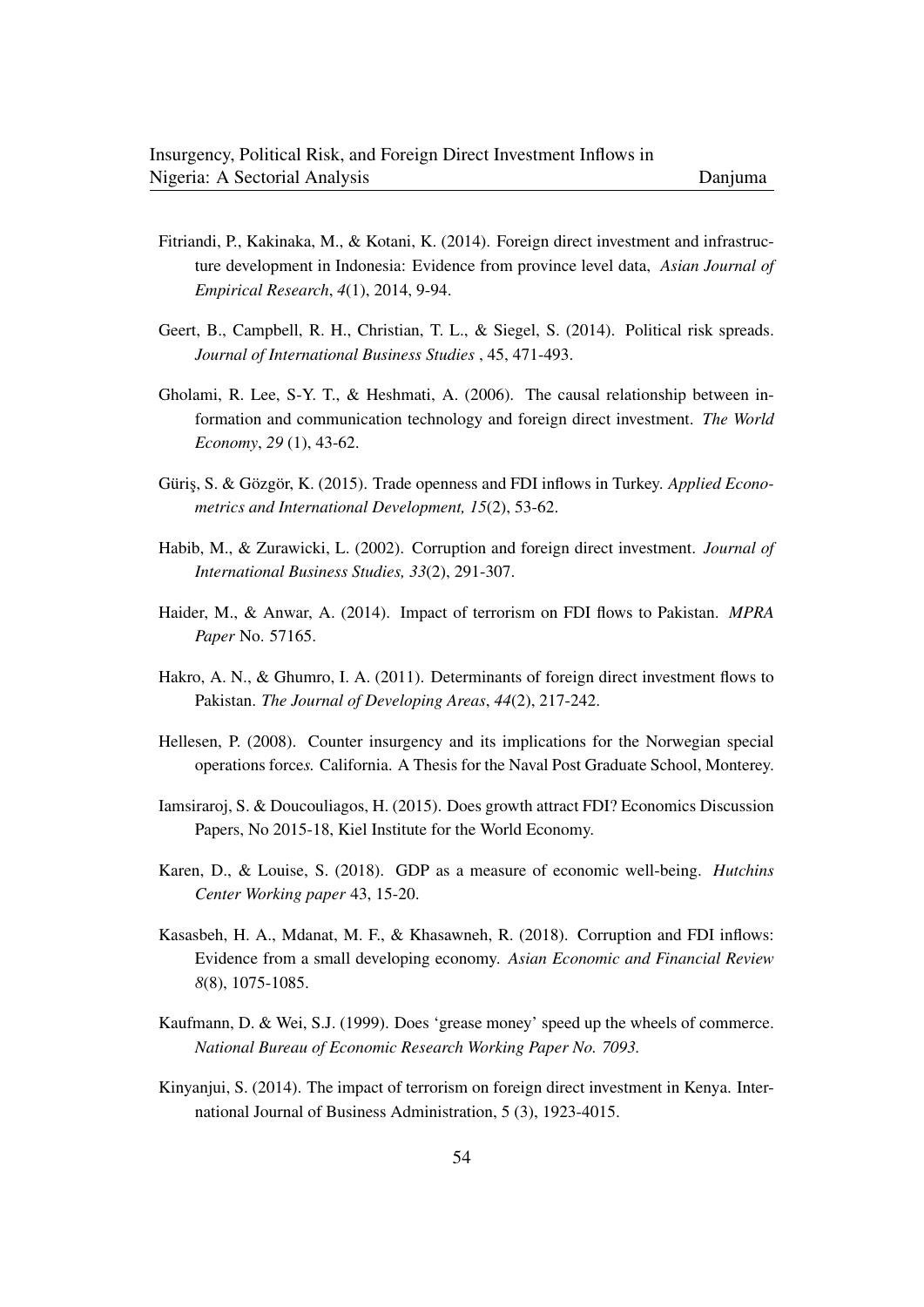- Kolstad, I. & Tøndel, L. (2002). Social development and foreign direct investments in developing countries. Chr. Michelsen Institute Development Studies and Human Rights,
- Report R 2002: 11.Retrieved from https://www.cmi.no/publications/file/797-social- developmentand-foreign-direct-investments.pdf on August 4, 2019.
- Krishna, C. (2012). Impact of political risk on FDI revisited: An analysis. *International Interaction* , 3 (8), 65-72.
- Krugman, P. A., Obstfeld, M., & Melitz, M. (2012). *International economics: Theory and policy.* Edinburgh Gate, England: Pearson Education Limited, Ninth Edition, 42-43 & 210-214.
- Latif, Z., Shafaq, S., Jianqiu, Z., & Pathan, Z. H. (2013). FDI and 'political violence' in Pakistan Telecommunications Sector. *Human Systems Management, 36*(4), 341-352.
- Li, Q. (2006). Political violence and foreign direct investment, in M. Fratianni, (ed.) *Regional Economic Integration.* Amsterdam: Elsevier Ltd.
- Luisa, M., & Michael, A. Q. (2015). Oil, foreign direct investment and corruption. *The International Journal of Business and Finance Research, 9* (1), 33-49.
- Maja, N. R., Daniel, D. & Marina, B. S. (2019). Causality between terrorism and FDI in tourism: Evidence from panel data. *Economies Journal in MDPI-Publisher*. https://doi.org/10.3390/economies 7020038
- Meyer, D. F., & Habanabakize, T. (2018). An analysis of the relationship between foreign direct investment (FDI), political risk and economic growth in South Africa. *Business and Economic Horizons, 14*(4), 777-788.
- Mojekwu, J. N., & Ogege, S. (2012). Foreign direct investment and the challenges of sustainable development in Nigeria. *Journal of Research in International Business and Management*, *2*(7), 190-198.
- Mosikari, T. J., Nthebe, T. C. & Eita, J. H. (2018). Does corruption hamper inward FDI in South Africa from other African countries? A gravity Model Analysis. *MPRA Paper* No. 88735, September.
- Murtaza, H. & Amar, A. (2014). Impact of terrorism on FDI flows to Pakistan. *MPRA Paper* No. 57165.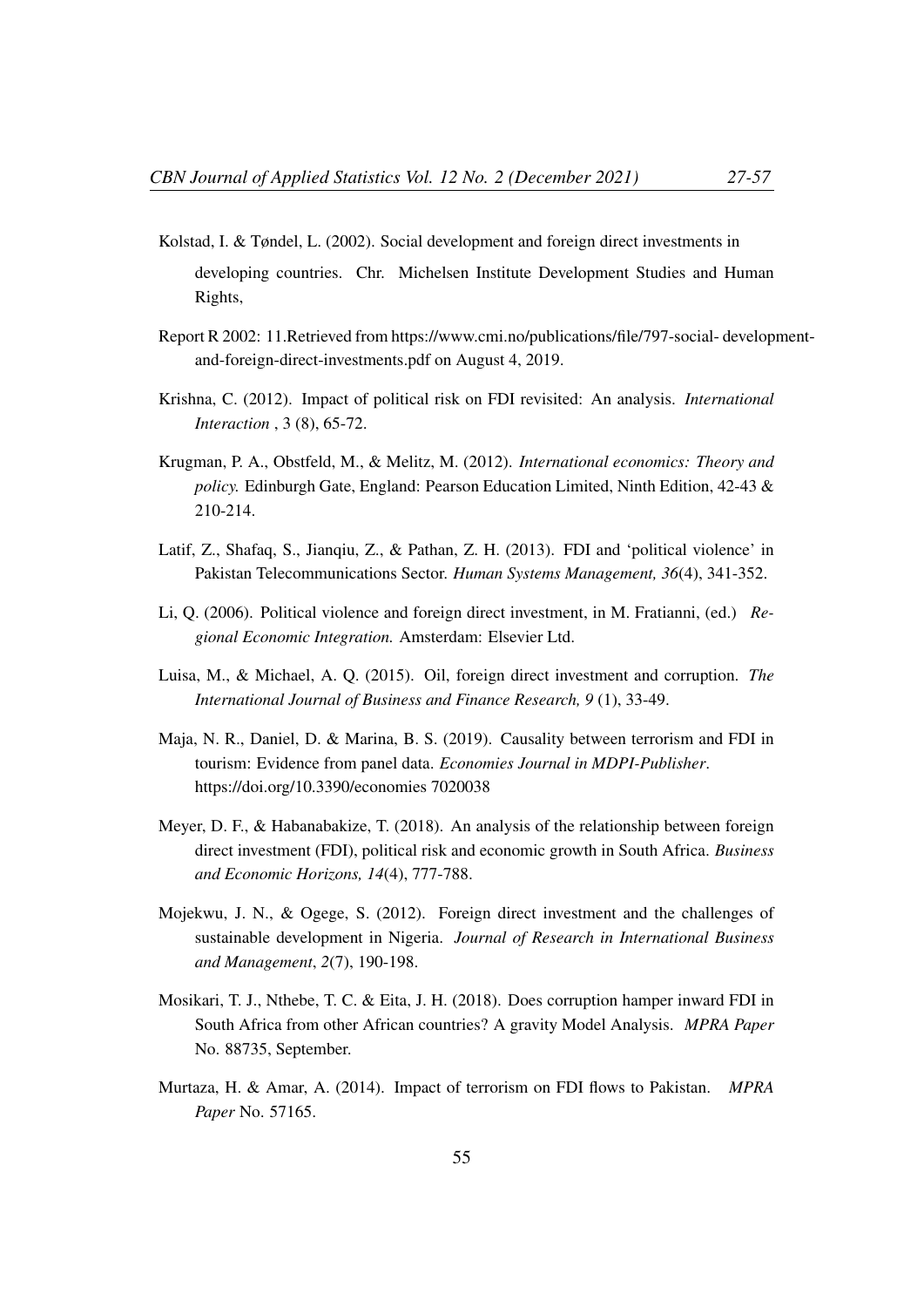- Nasreen, S. & Anwar, M. A. (2014). Political risk and foreign direct investment: Evidnce from Pakistan economy. *International Journal of Social and Economic Research, 4*(1), 24-36.
- Oluchukwu, N. B. (2013). Foreign direct investment determinants in pre- and deregulated Nigerian economy*.* Department of Banking and Finance Faculty of Business Administration, University of Nsukka: Unpublished PhD Thesis.
- Omri, A. & Kahouli, B. (2017). Causal relationships between energy consumption, foreign direct investment and economic growth: Fresh evidence from dynamic simultaneousequations models. *MPRA Paper* No. 82502.
- Osabutey, E. L. C. & Okoro, C. (2015). Political risk and foreign direct investment in Africa: The case of the Nigerian telecommunications Industry. *Thunderbird International Business Review, 57(6)*, 417-429.
- Petrović-Ranđelović, M., Janković-Milić, V. & Kostadinović, I. (2017). Market size as a determinant of foreign direct investment inflows in the Western Balkans Countries. *FACTA UNIVERSITATIS Series: Economics and Organization, 14*(2), 93 – 104.
- Radi'c, M. N. (2018). Terrorism as a determinant of attracting FDI in tourism: Panel analysis. *Journal of Sustainability, 10*, 1-17.
- Sadvakassov, D. & Orazgaliyev, S. (2015). Key Factors in attracting foreign direct investments in the oil and gas industry of Kazakhstan. *Actual Problems of Economics 4*(166), 147-154.
- Seyedashkan, M., & Mahya, N. (2014). Political regimes and FDI inflows: Empirical evidence from upper middle income countries. *Journal of Finance and Economics, 2*(3), 7582.
- Tallman, S. B. (1988). Home country political risk and foreign direct investment in the United States. *Journal of International Business Studies, 19*(2), 219-234.
- Tamad, A. M. I. & Adoh, A. H. (2018). The impact of trade openness on foreign direct investment in Sudan by sector in the 1990-2017 period: An empirical analysis. *Economic Annals-XXI 172*(7-8), 14-21.
- Tim, C. (2020). Gross domestic product: An economy's all. International Monetary Fund – Finance and Development. www.imf.org/external/pubs/ft/fandd/basics/gdp.htm